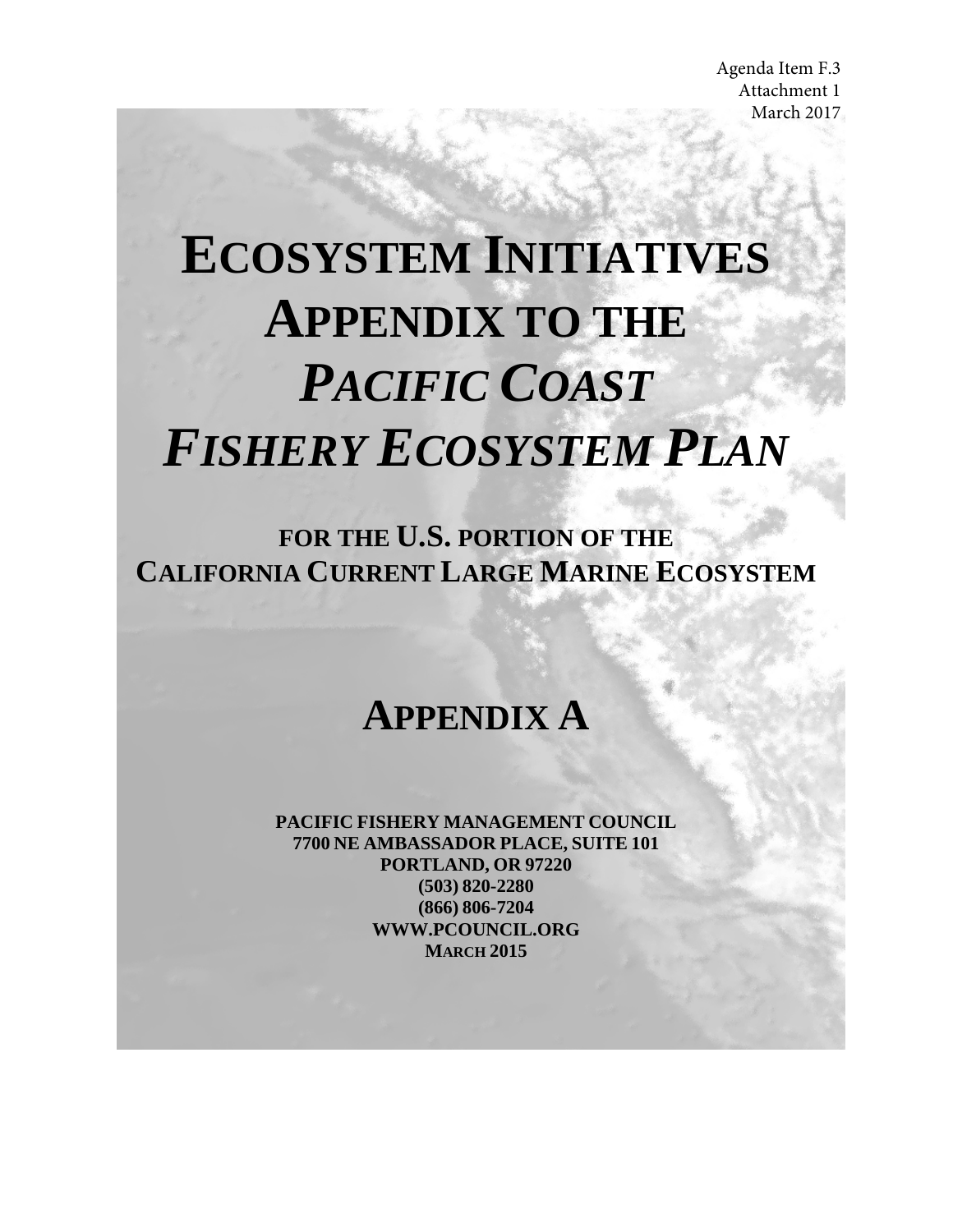# **Contents**

| The Fishery Ecosystem Plan and Ecosystem-Based Fisheries Management Initiatives3                  |  |
|---------------------------------------------------------------------------------------------------|--|
| A.1                                                                                               |  |
| A.2                                                                                               |  |
| A.2.1 Initiative on the Potential Long-Term Effects of Council Harvest Policies on Age- and Size- |  |
|                                                                                                   |  |
|                                                                                                   |  |
|                                                                                                   |  |
|                                                                                                   |  |
|                                                                                                   |  |
| A.2.7 Cross-FMP Socio-Economic Effects of Fisheries Management Initiative  12                     |  |
|                                                                                                   |  |
|                                                                                                   |  |
|                                                                                                   |  |
|                                                                                                   |  |

#### **LIST OF ACRONYMS AND ABBREVIATIONS**

| <b>CCE</b>   | California Current Ecosystem, or California Current Large Marine Ecosystem         |  |  |  |  |
|--------------|------------------------------------------------------------------------------------|--|--|--|--|
| <b>CEBA</b>  | Comprehensive Ecosystem-Based Management Amendment (of the South Atlantic Council) |  |  |  |  |
| <b>CFR</b>   | Code of Federal Regulations                                                        |  |  |  |  |
| Council      | Pacific Fishery Management Council                                                 |  |  |  |  |
| <b>CPS</b>   | <b>Coastal Pelagic Species</b>                                                     |  |  |  |  |
| EC           | Ecosystem component (species)                                                      |  |  |  |  |
| EEZ          | <b>Exclusive Economic Zone</b>                                                     |  |  |  |  |
| EFH          | <b>Essential Fish Habitat</b>                                                      |  |  |  |  |
| EFP          | <b>Experimental Fishing Permit</b>                                                 |  |  |  |  |
| <b>EPDT</b>  | Ecosystem Plan Development Team                                                    |  |  |  |  |
| <b>ESA</b>   | <b>Endangered Species Act</b>                                                      |  |  |  |  |
| FEP          | Fishery Ecosystem Plan                                                             |  |  |  |  |
| <b>FMP</b>   | <b>Fishery Management Plan</b>                                                     |  |  |  |  |
| <b>FMU</b>   | Fishery management unit                                                            |  |  |  |  |
| HAPC         | Habitat Area of Particular Concern                                                 |  |  |  |  |
| <b>HMS</b>   | <b>Highly Migratory Species</b>                                                    |  |  |  |  |
| MSA          | Magnuson-Stevens Fishery Conservation and Management Act                           |  |  |  |  |
| <b>NEPA</b>  | National Environmental Policy Act                                                  |  |  |  |  |
| <b>NIOSH</b> | National Institute for Occupational Safety and Health                              |  |  |  |  |
| <b>NMFS</b>  | National Marine Fisheries Service                                                  |  |  |  |  |
| <b>NOAA</b>  | National Oceanic and Atmospheric Administration                                    |  |  |  |  |
| OY           | Optimum yield                                                                      |  |  |  |  |
| U.S.         | United States of America                                                           |  |  |  |  |
| <b>USCG</b>  | <b>United States Coast Guard</b>                                                   |  |  |  |  |
|              |                                                                                    |  |  |  |  |

**FEP Appendix A cover image: Blue Marble: Next Generation, Reto Stöckli, NASA Earth Observatory**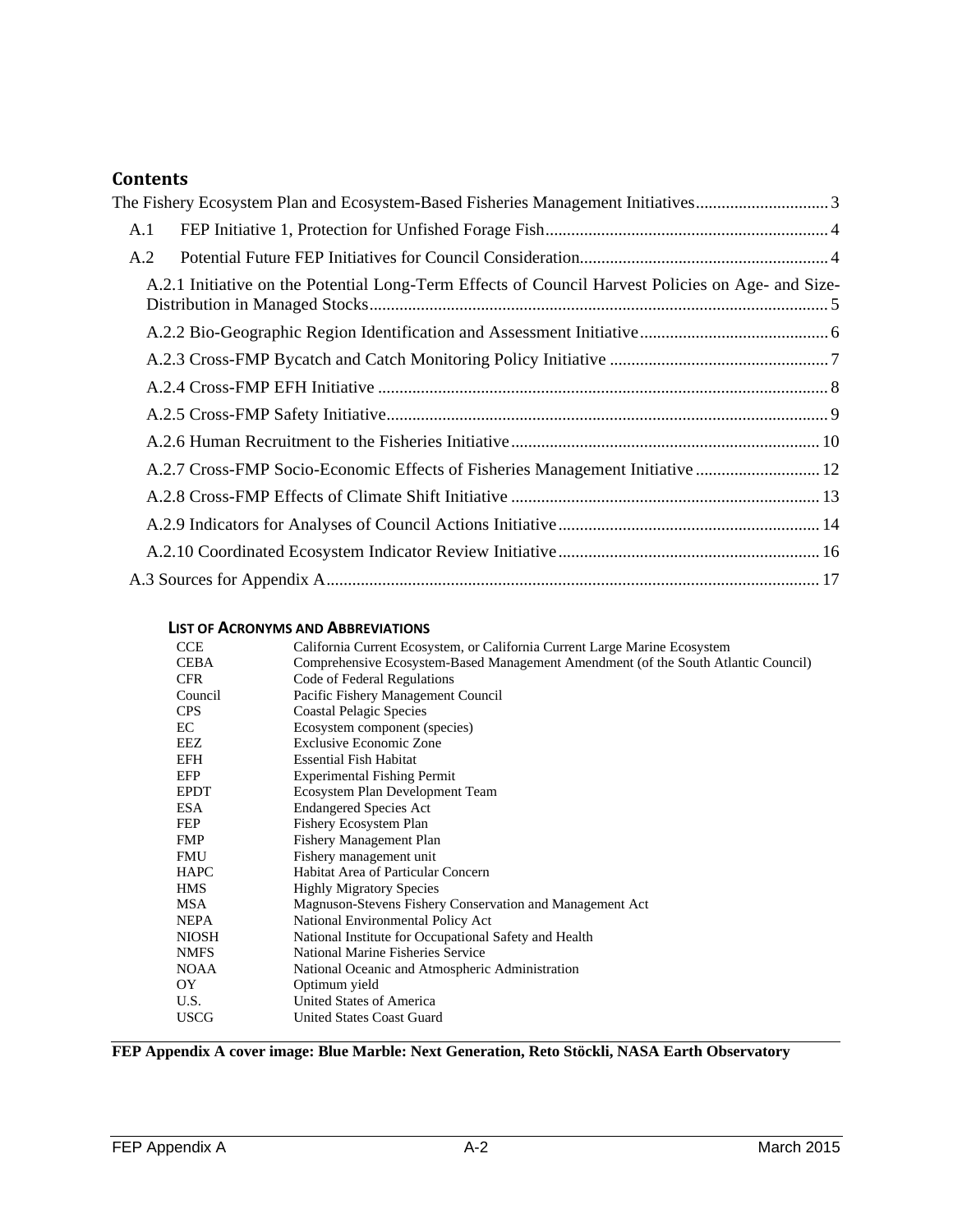# <span id="page-2-0"></span>**The Fishery Ecosystem Plan and Ecosystem-Based Fisheries Management Initiatives**

The Pacific Fishery Management Council (Council) adopted a Fishery Ecosystem Plan (FEP) and this appendix at its April 2013 meeting. From its *Purpose and Need Statement*, the FEP is intended in part to provide "management policies that coordinate Council management across its Fishery Management Plans (FMPs) and the California Current Ecosystem (CCE)." For FMP policies, the FEP is needed to "identify and prioritize research needs and provide recommendations to address gaps in ecosystem knowledge and FMP policies, particularly with respect to the cumulative effects of fisheries management on marine ecosystems and fishing communities." This appendix's ecosystem-based fishery management initiatives provide examples of how the Council could address issues that affect two or more Council FMPs or coordinate major Council policies across the FMPs to fulfill identified FEP needs. While ecosystem initiatives are likely to be cross-FMP in scope, some initiatives might primarily affect conservation and management measures within a single FMP.

As discussed in Section 1.3 of the FEP, the Ecosystem Initiatives Appendix (Appendix A) is separate from the FEP and may be modified without the Council having to also modify the FEP or reconsider its contents. The Council has an annual process for reviewing the ecosystem initiatives and assessing whether changes are needed to Appendix A, or whether analyses are needed to provide background work for new ecosystem initiatives. Annually at its March meetings, the Council and its advisory bodies will:

- review progress to date on any ecosystem initiatives the Council already has underway;
- review the list of potential ecosystem initiatives provided in Appendix A to the FEP and determine whether any of those initiatives merit Council attention in the coming year;
- if new initiatives are chosen for Council efforts, request background materials from the appropriate entities;
- in March 2015 and in each subsequent odd-numbered year, assess whether there are new ecosystem initiative proposals that could be added to the appendix; and
- in March 2018, assess whether to initiate a review and update of the FEP.

At its April 2013 meeting, the Council began developing FEP Initiative 1, an initiative to prohibit the future development of new directed commercial fisheries for unfished and unmanaged forage fish species. The Council completed Initiative 1 in September 2015, as described in Section A.1., below. In keeping with its ecosystem issues process in Section 1.3, the Council reviewed its suite of Ecosystem Initiatives at its March 2015 meeting. At that meeting, the Council decided to add an additional potential initiative to this FEP Appendix, listed herein as A.2.10, an initiative to review the ecosystem indicators used in the annual State of the California Current Ecosystem report.

Descriptions of the potential initiatives in Section A.2. include: 1) a brief discussion of the question or issue considered, with references to relevant discussions within the FEP, 2) suggestions on background analysis or materials the Council may wish to see in advance of developing the potential initiative, and 3) suggestions on the type of personnel and expertise that may be useful in an ad hoc committee tasked with developing the initiative. The Council will discuss whether to take on new initiatives each year at its March meetings. The FEP itself does not have regulatory authority. If the Council wishes to make changes to its regulatory programs after analysis and discussion of a cross-FMP initiative, those changes would need to be implemented under the authority of one or more of the Council's existing FMPs. Comprehensive Ecosystem-Based Amendment (CEBA) 1, which implements Ecosystem Initiative 1 on protecting unfished and unmanaged forage fish, includes amendments to all four of the Council's FMPs.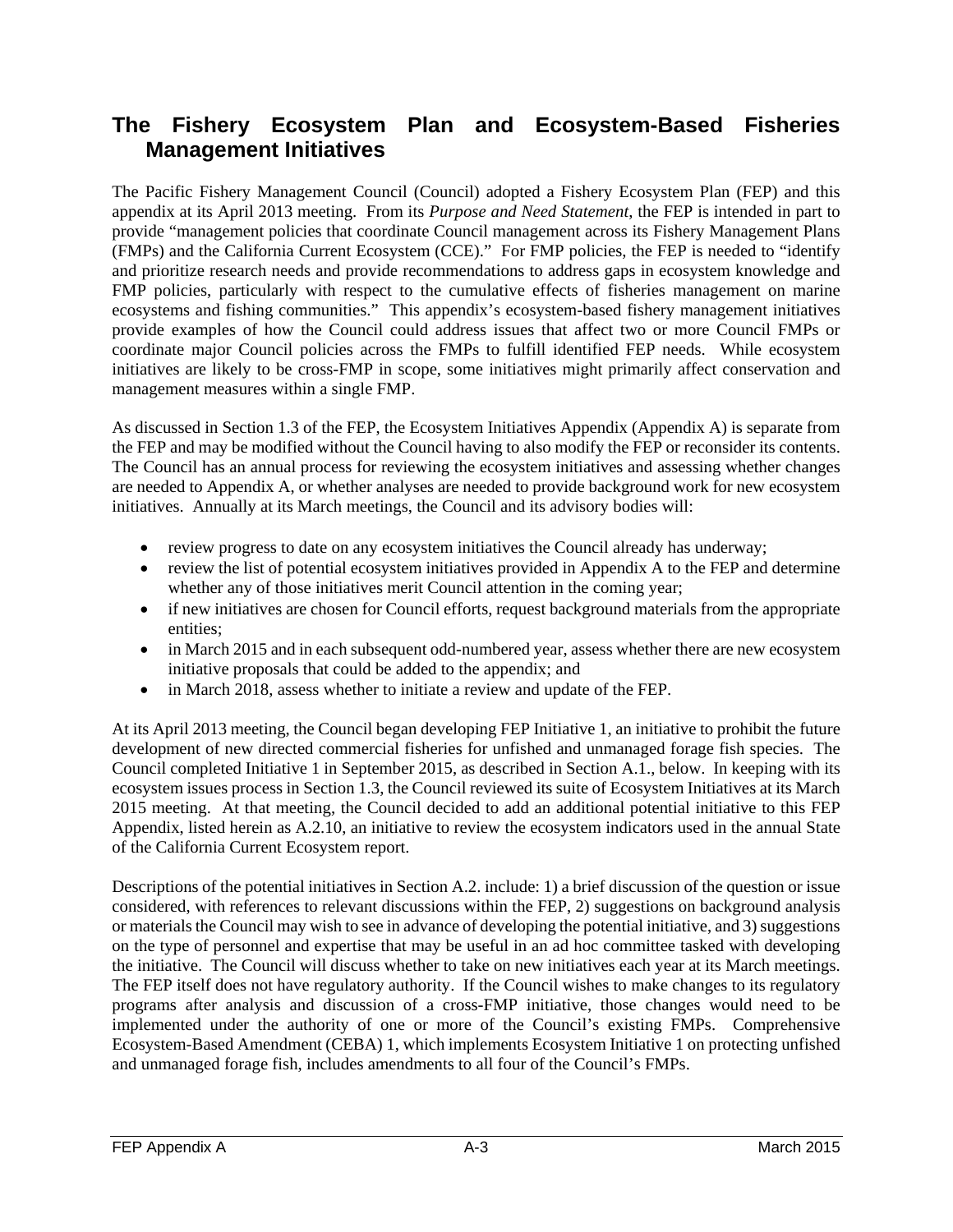## **A.1 FEP Initiative 1, Protection for Unfished Forage Fish**

<span id="page-3-0"></span>The Council began FEP Initiative 1 in September 2013 and completed it as Comprehensive Ecosystem-Based Amendment 1 (CEBA 1) in March 2015. The Council adopted the following purpose and need statement for CEBA 1:

*The purpose of this action is to prohibit new directed commercial fishing in Federal waters on unmanaged, unfished forage fish species until the Council has had an adequate opportunity to both assess the scientific information relating to any proposed directed fishery and consider potential impacts to existing fisheries, fishing communities, and the greater marine ecosystem. This action is needed to proactively protect unmanaged, unfished forage fish of the U.S. West Coast Exclusive Economic Zone (EEZ) in recognition of the importance of these forage fish to the species managed under the Council's FMPs and to the larger CCE. This action is not intended to supersede tribal or state fishery management for these species, and coordination would still occur through the existing Council process.*

CEBA 1 amends each of the FMPs to bring these species and species groups into the FMPs as ecosystem component (EC) species shared between all four of the Council's FMPs:

- Round herring (*Etrumeus teres*) and thread herring (*Opisthonema libertate* and *O. medirastre*)
- Mesopelagic fishes of the families *Myctophidae, Bathylagidae, Paralepididae,* and *Gonostomatidae*
- Pacific sand lance (*Ammodytes hexapterus*)
- Pacific saury (*Cololabis saira*)
- Silversides (family *Atherinopsidae*)
- Smelts of the family *Osmeridae*
- Pelagic squids (families: *Cranchiidae, Gonatidae, Histioteuthidae, Octopoteuthidae, Ommastrephidae* except Humboldt squid (*Dosidicus gigas*)*, Onychoteuthidae, and Thysanoteuthidae*)

In the Council's FMPs, this group of species is collectively referred to as the "Shared EC Species." CEBA 1 includes these FMP amendments: Amendment 15 to the Coastal Pelagic Species (CPS) FMP, Amendment 25 to the Pacific Coast Groundfish FMP, Amendment 3 to the Highly Migratory Species (HMS) FMP, and Amendment 19 to the Pacific Coast Salmon FMP. CEBA 1 prohibits the development of new directed commercial fisheries for Shared EC species within the U.S. West Coast EEZ, while allowing existing incidental harvest of these species to continue to occur. However, CEBA 1 also includes Council Operating Procedure (COP) 24, which specifies conditions for exempted fishing permits to collect scientific information on the feasibility of future fisheries targeting Shared EC Species. COP 24 does not assume that future fisheries for Shared EC Species will occur; instead, it sets out conditions for collecting scientific information in case there is future public interest in beginning new fisheries for Shared EC Species.

## **A.2 Potential Future FEP Initiatives for Council Consideration**

<span id="page-3-1"></span>During its development process for the FEP, the Council and its advisory bodies discussed how a cross-FMP or ecosystem approach to management might assist the Council's long-term planning on a broad range of issues. The following potential future FEP initiatives for consideration by the Council and the public are based on the FEP's Purpose and Need Statement, the FEP's Objectives, and the MSA's national standards and other requirements, including environmental impact analysis under the National Environmental Policy Act (NEPA). Potential initiatives are based in the major themes of the MSA and consider cross-FMP issues,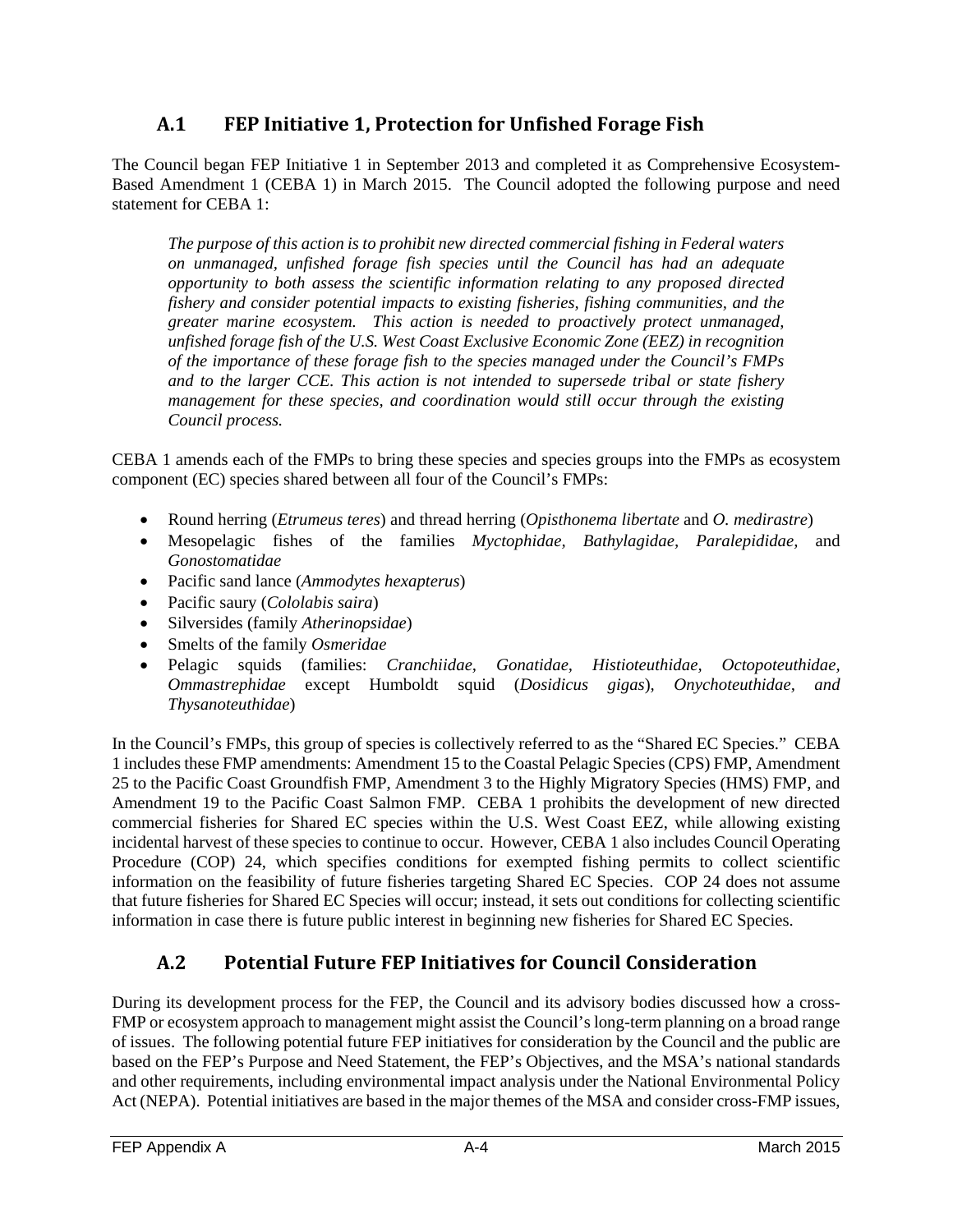including: harvest level policies and overfished/overfishing, bycatch, EFH, and community effects of fisheries management.

#### <span id="page-4-0"></span>**A.2.1 Initiative on the Potential Long-Term Effects of Council Harvest Policies on Age- and Size- Distribution in Managed Stocks**

This cross-FMP initiative, relevant for groundfish, highly migratory species (HMS,) and coastal pelagic species (CPS,) has several goals that could help the Council better address the larger-scale harvest issue of maintaining broad age- and size-distributions in managed fish stocks:

- Conduct a comprehensive literature review of the documented and potential consequences of shifting or truncating age or size structure on population reproductive potential, population stability and variability and interactions between these dynamics and climate variability
- Conduct a review and analysis of long term effects on the truncation of age- and size-distribution of managed stocks under the currently implemented harvest control rules;
- Conduct a review and analysis of the economic effects of harvest strategies that focus on different life stages of managed species, allowing those species to or preventing those species from reaching maturity, and the trade-offs between biological considerations and economic factors with respect to providing juvenile versus adult life stage CCE species to fish markets worldwide; and
- Conduct a management strategy evaluation that considers the performance of current harvest control rules as well as alternative harvest control rules that incorporate age- and length-structure into Council management reference points.

This initiative would help the Council consider how current harvest control rules behave with respect to the truncation of age- and size-distribution of managed stocks, and possible alternative harvest control rules that incorporate age- and length-structure into Council management reference points. Background work for this initiative should include an evaluation of the established, perceived and potential consequences of moderate to severe shifts in age and size structure to effective egg or larval production, population dynamics and stability. Analysis should also seek to quantitatively (where possible) evaluate the trade-offs between managing for a greater proportion of older and/or larger fish in a population relative to current management strategies that do not explicitly consider age composition. As discussed in the FEP at Section 4.1.1, simulation studies suggest that the consequences of truncation in age and size structure include but are not limited to reduced and/or more variable egg or larval productivity, real or likely increases in population or recruitment variability, and increased variability in catches. These effects in turn may be magnified as a result of changing environmental conditions or changes in the dominant modes of climate variability. Knowing how life histories and changes in population demographic structure could lead to changes in the sensitivity to environmental variability should be helpful to addressing fisheries management challenges stemming from scientific uncertainty in population-associated stock size estimates.

To implement this initiative, the Council could assemble an ad hoc advisory committee to develop an approach for a review and analysis of the long term effects on the truncation of age- and size-distribution of managed stocks under the currently implemented harvest control rules, an approach for conducting a management strategy evaluation of harvest control rules, and to identify future research needs to help address this initiative. Conducting the management strategy evaluation would not be a small task, and would likely require dedicated time from a team of scientists before it would be ready for presentation to and review by the Council and its advisory bodies. The advisory committee for this initiative could help identify an appropriate team to implement the management strategy evaluation. The advisory committee could consist of federal, state, tribal and academic scientists, and others the Council deems appropriate to the task.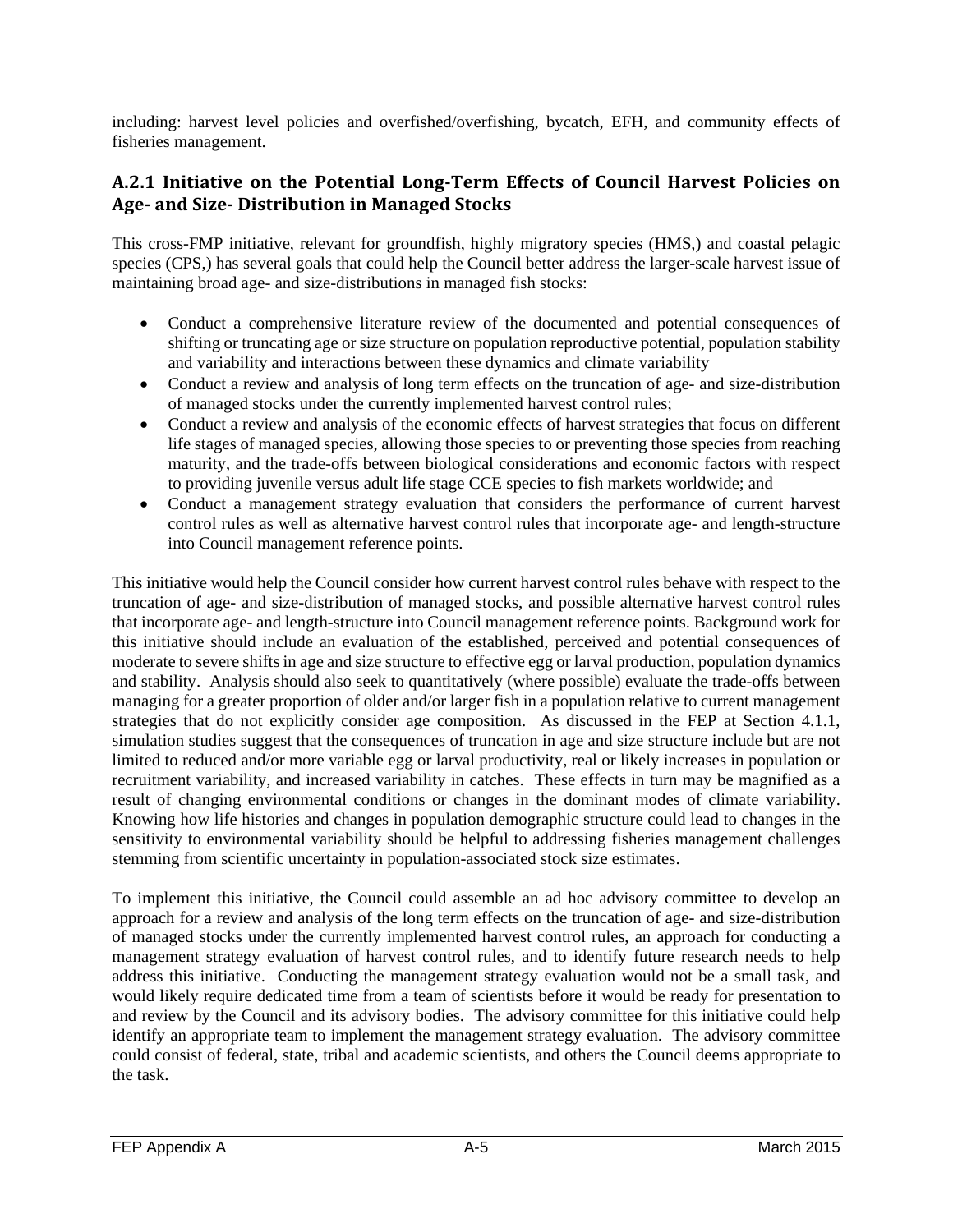#### <span id="page-5-0"></span>**A.2.2 Bio-Geographic Region Identification and Assessment Initiative**

Section 3.1.2 of the FEP identified three large scale bio-geographic regions of the CCE that could be further subdivided into finer scale nested sub-regions to provide the Council with a framework for undertaking finer scale fisheries management actions to implement ecosystem-based management and to facilitate linkages with other government policies and processes. One possibility for defining such spatial divisions could be based upon the functional distributions of species, for example:

- Estuarine habitats
- Nearshore habitats
- Inshore demersal habitats
- Offshore demersal habitats
- Pelagic habitats (coastal and offshore)

Within each finer scale sub-region, the Council may wish to undertake assessments of fishery removals, location of fishing activities, fishing capacity, evidence for past or present localized depletion of species as well as future susceptibility to localized depletion, and the impact of freshwater inputs to the CCE as well as land-based human impacts to the coastal ocean (for example the alteration of fresh water flow and nutrient loads). The delineation of finer spatial scale sub-regions is particularly important for nearshore species and fisheries, since the bio-geographic regions identified in the FEP at Section 3.1.2 are likely at too coarse a scale for effective implementation of localized ecosystem-based management. Further identification of smaller scale sub-regions could improve management outcomes and allow for stronger connectivity between biophysical and ecological processes.

Background work for developing this initiative could include identifying finer scale sub-regions to provide a framework for more spatially-explicit management. Serial depletion of species can be investigated by reconstructing catch histories within each fine scale sub-region and by examining changes in fishing patterns, for example, latitudinally and with depth. Central to the examination of fishery data is the need for strong, appropriately collected recreational fishing data, particularly in the estuarine and nearshore areas, to support integrated fisheries management at a finer spatial scale. Scientific work developed in support of this initiative could also provide a framework for investigating: 1) how fishing activity affects ecosystem structure and function, particularly spatial and temporal fishing patterns and their relation to changing patterns in the ecosystem (cumulative impacts of all FMP fisheries), 2) the impacts of marine spatial planning efforts on FMP species and fisheries, 3) changes in species distributions and migration patterns, and 4) fishing activity location patterns versus biomass distribution of managed species.

To implement this initiative, the Council could assemble an ad hoc advisory committee to assess: data availability and quality for identifying finer scale sub-regions nested within the large bio-geographic regions of the CCE, and whether any of those finer scale sub-regions are appropriate for smaller-scale ecosystem-based fishery science and management. Identifying finer scale sub-regions within the CCE could help scientists and managers better assess sub-populations, regional management issues, and how the effects of management decisions may vary between sub-regions. Identifying sub-regions could also help the larger natural resource science and management community to better assess and understand connections between terrestrial and marine ecosystems at a smaller than coastwide scale. An advisory committee to develop this initiative could include federal, state, and tribal ecologists and habitat scientists, fishing community representatives, fishery participants from each of the Council's four FMPs, and others the Council deems appropriate to the task.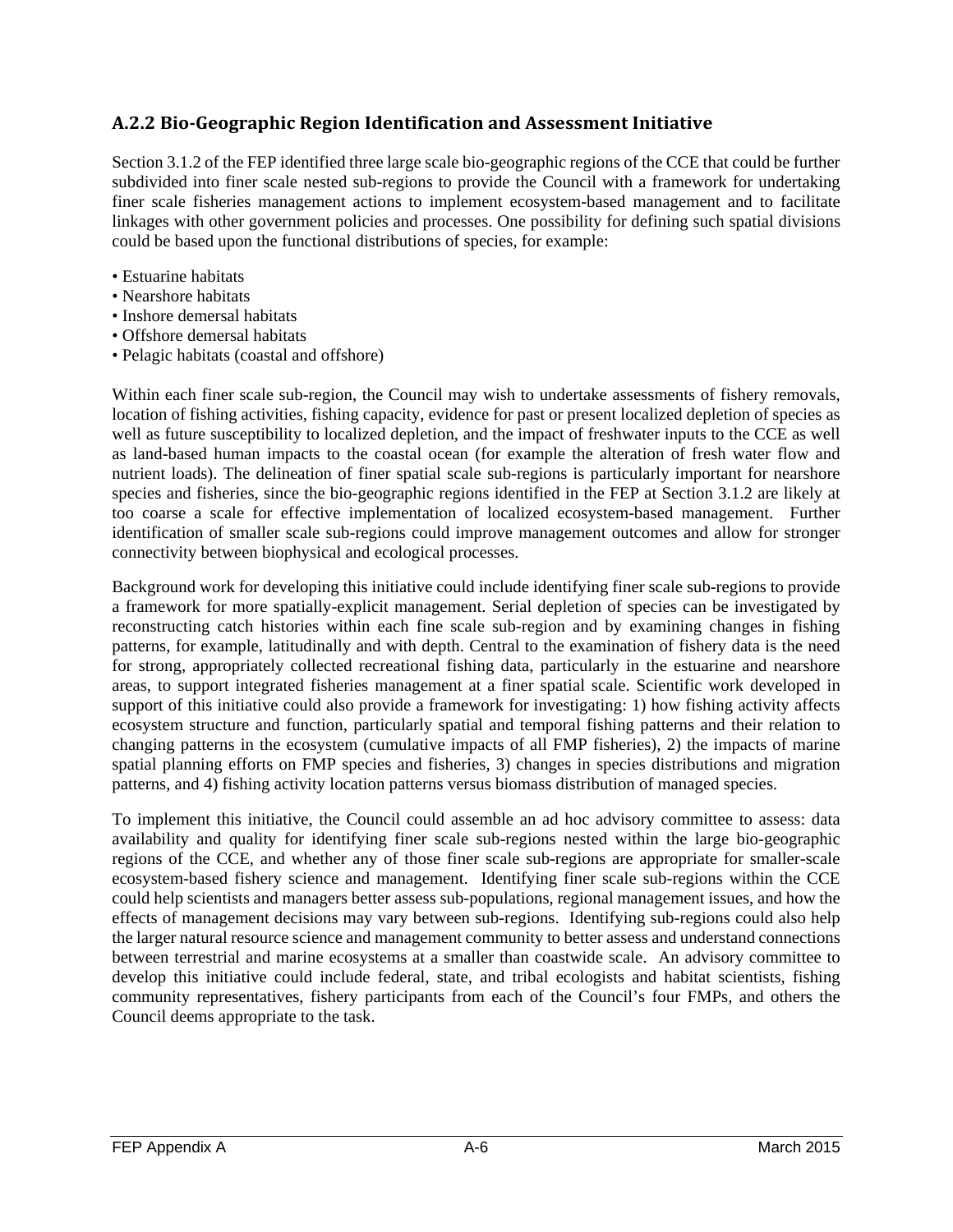#### <span id="page-6-0"></span>**A.2.3 Cross-FMP Bycatch and Catch Monitoring Policy Initiative**

The MSA's National Standard 9 states: *Conservation and management measures shall, to the extent practicable, (A) minimize bycatch and (B) to the extent bycatch cannot be avoided, minimize the mortality of such bycatch.* FMPs are also required to *establish a standardized reporting methodology to assess the amount and type of bycatch occurring in the fishery, and include conservation and management measures that, to the extent practicable and in the following priority – (A) minimize bycatch; and (B) minimize the mortality of bycatch which cannot be avoided* [§303(a)(11].

Catch and bycatch monitoring programs vary between Council fisheries, as does the quantity and quality of information provided by these programs. The Council has historically had greater concern with bycatch in the groundfish and HMS fisheries than in the salmon and CPS fisheries, although salmon fishery management itself is largely a complex effort to conduct fisheries that minimize the bycatch of threatened and endangered runs of salmon. Under this initiative, the Council would take a cross-FMP look at its bycatch minimization and monitoring policies, to share information and methodologies across FMPs, and to develop cross-FMP bycatch minimization goals. A notable challenge with this initiative is that the gear types, fishing methods and locations, and target species of the different FMPs are so distinct from each other that there is a reasonable possibility that bycatch minimization methods that are effective in one fishery will not be effective in other fisheries.

FMP-based bycatch minimization policies necessarily focus on the bycatch within particular fisheries. Responding to the MSA by reducing the volume and rate of bycatch in individual Council-managed fisheries has most likely resulted in an overall reduction in the total volume of incidentally-caught and discarded CCE marine life. However, moving beyond the fishery-by-fishery approach could allow the Council to better assess issues like: the cumulative effects of the bycatch of non-Council species taken in Council-managed fisheries; whether gear innovation programs or products in one fishery could benefit other fisheries; and whether the timing and interactions of multiple Council-managed fisheries increase or decrease the likelihood of bycatch in these fisheries. The Council could also use a cross-FMP look at bycatch to help it prioritize its bycatch monitoring and minimization workload, perhaps prioritizing its work for those fisheries with greater amounts of bycatch, or greater numbers of incidentally caught protected species.

Background work for developing this initiative would require an assessment of the available bycatch monitoring and management information for Council-managed fisheries. Much of this information is already available in Council SAFE documents and in NMFS reports, particularly the National Bycatch Report (NMFS 2011). If agency staff were to review available literature to provide a cross-comparison of bycatch management programs within Council-managed fisheries, including an evaluation of where fisheries management and regulations for different fisheries might intersect to affect bycatch rates, that review could provide the Council with an initial assessment of where its greatest challenges might lie in reducing cumulative bycatch in Council-managed fisheries. The staff review of bycatch monitoring and management issues should, at a minimum, address:

- which fisheries have bycatch of protected species (mammals, birds, ESA-listed) and the measures taken to minimize bycatch of those species
- which fisheries have bycatch of Council-managed species and, if known, how much
- the state of the literature on unobserved fishing mortalities and applicability to West Coast fisheries
- whether management measures in any one Council-managed fishery affect the amount or type of bycatch in any other Council-managed fishery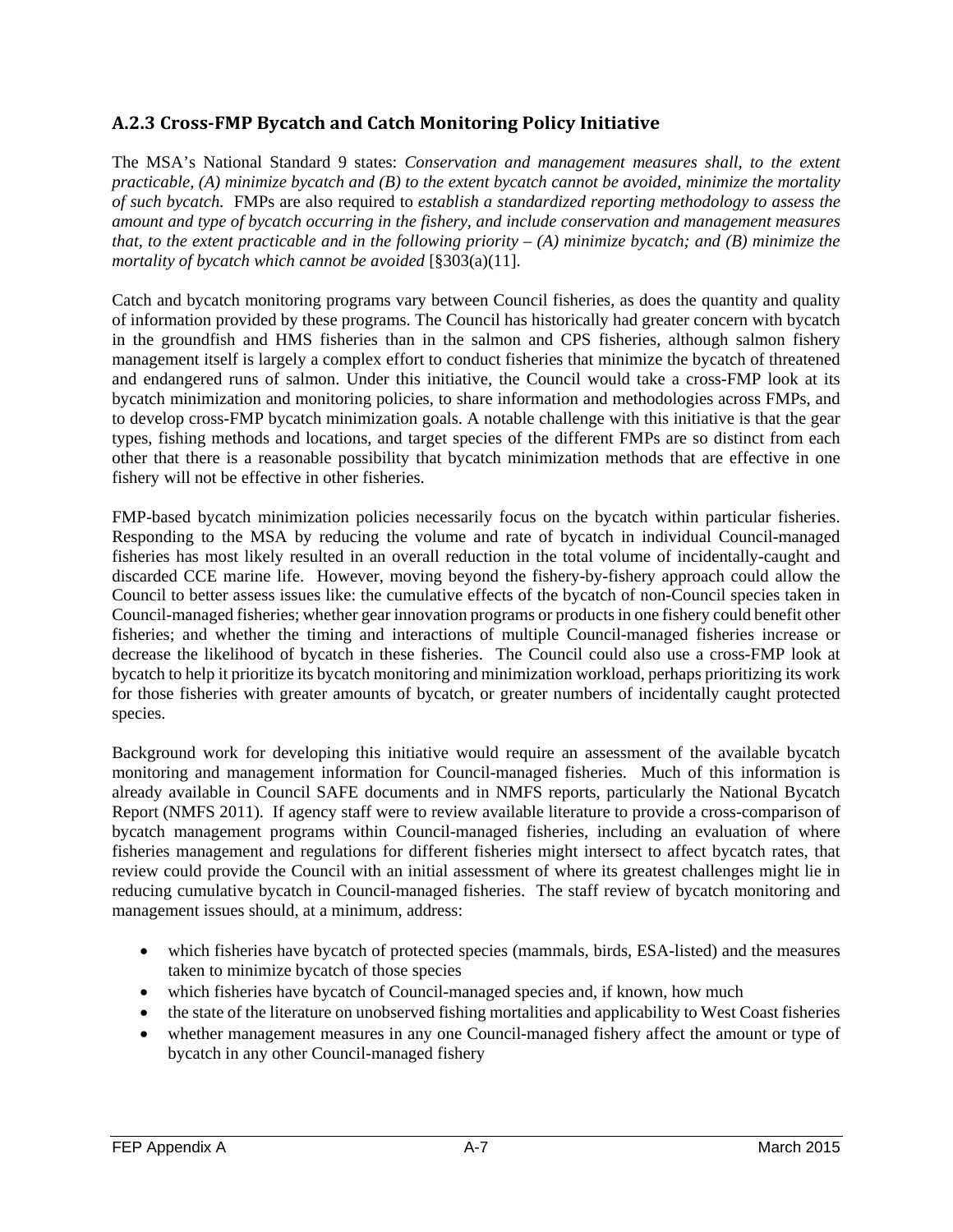To implement this initiative, the Council could assemble an ad hoc advisory committee to assess: commonalities and differences between catch and bycatch monitoring between FMPs, bycatch minimization practices between FMPs, whether regulatory programs under one FMP exacerbate bycatch rates under other FMPs, and the cumulative effects of bycatch in Council-managed fisheries. That committee would then report to the Council on whether there could be benefits to target or non-target species from integrating the Council's bycatch minimization efforts across FMPs, whether amendments to fishery regulations could minimize inter-fishery conflicts that exacerbate bycatch, and whether science and management programs used under one FMP could also be used under any other FMP. That advisory committee could consist of federal, state, and tribal catch monitoring, gear development, and protected species programs; fishery participants from each of the Council's four FMPs and different gear users, enforcement professionals, and others the Council deems appropriate to the task.

#### <span id="page-7-0"></span>**A.2.4 Cross-FMP EFH Initiative**

The MSA defines EFH as "those waters and substrate necessary to fish for spawning, breeding, feeding or growth to maturity" [§3(10)]. All four of the Council's FMPs have described EFH for managed species, with the groundfish FMP having the most detail, including Habitat Area of Particular Concern (HAPC) designations and closed areas to protect EFH. Geographic maps of EFH have been developed for all FMPs, except CPS. The CPS and Salmon FMPs have also recently completed their first 5-year reviews of EFH (50 CFR 600.815(A)(10),) and the Groundfish EFH review is ongoing. Under this initiative, the Council would develop a plan to integrate its work between FMPs in future 5-year EFH review processes.

The Council has been engaged in 5-year EFH reviews for one FMP or another since 2009. The next round of EFH review would start in 2014-2015. An ecosystem-based Council approach to EFH would provide a better understanding of complex overarching issues such as: research needs, common threats to habitat quality, protected species interactions, or ocean acidification. An ecosystem-based EFH review would both provide required updates for FMPs, and would work across FMPs to identify habitat areas that are considered highly productive or biodiverse under more than one FMP. Habitats of importance to species from multiple FMPs could serve as focal points for Council efforts to assess and mitigate for fishing and non-fishing effects on EFH, and for research to better understand the complex interactions between FMP species and their shared habitat. One possible result of an integrated EFH review would be cross-FMP HAPC designations for areas that are important to species from multiple FMPs.

The Council could also expand or alter this initiative to consider spatial management policies more generally. Historically, the Council has implemented spatial management measures under its different FMPs without undertaking a cross-FMP assessment of how those measures may affect fish and fisheries managed under other FMPs. If area closures in various Council-managed fisheries could be better synched between FMPs, the Council could reduce regulatory confusion across fisheries, and better tailor closed areas for benefits under multiple FMPs.

Background work for developing this initiative would require an assessment of the commonalities and differences between how FMPs approach the 5-year EFH review requirements. If agency staff were to provide the Council with a summary of all of its EFH review requirements, the Council could more easily envision an integrated, cross-FMP EFH review. The staff review of FMP requirements should, at a minimum, address:

- whether the FMPs require species-by-species reviews, or if reviews can be tailored to larger complexes of species;
- the availability of EFH maps and other spatial data, including fishing activity location, for the four FMPs;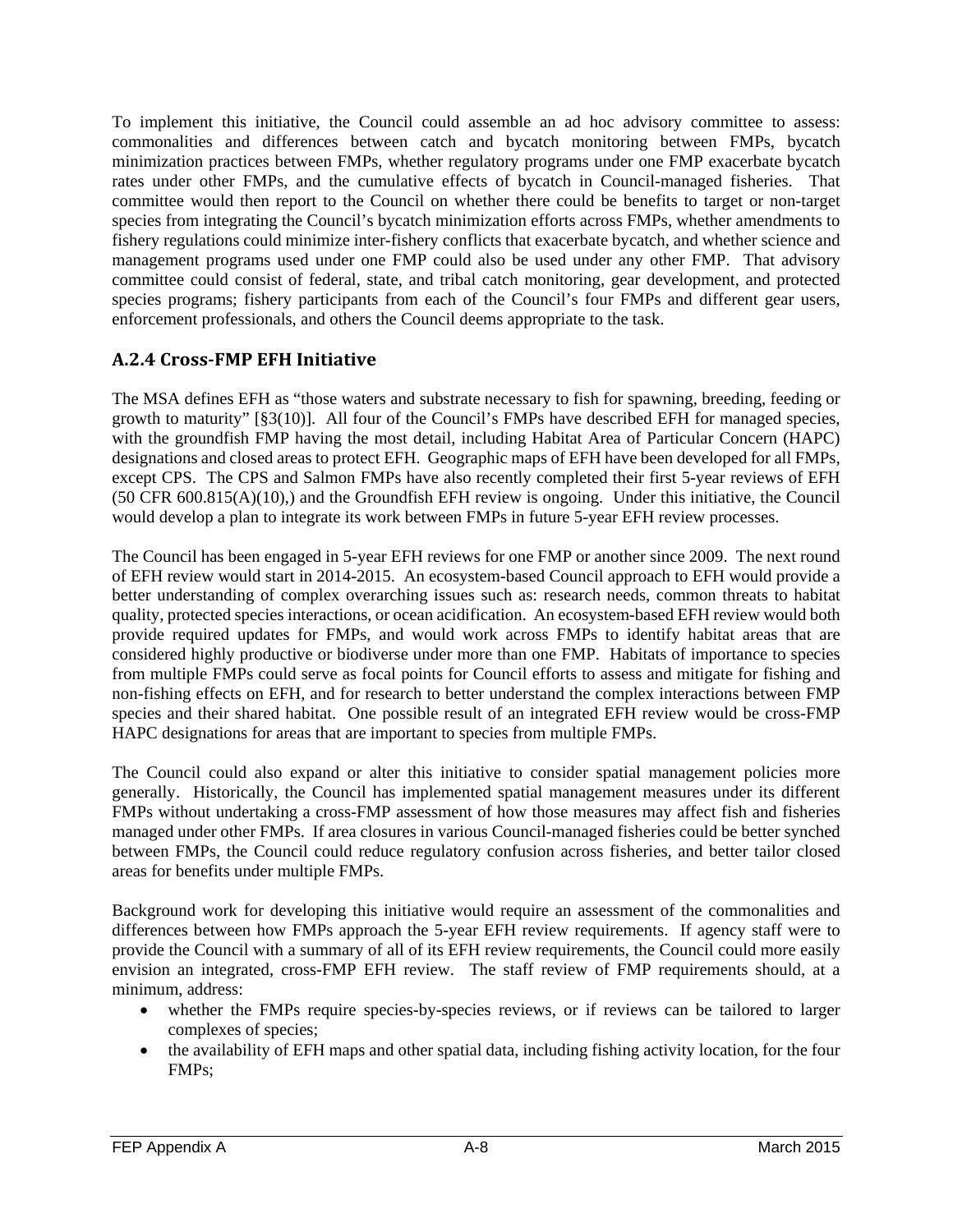• commonalities between FMPs on which types of fishing and non-fishing activities are most likely to affect EFH for Council-managed species;

To implement this initiative, the Council could assemble an ad hoc advisory committee to conduct a postmortem review of the lessons learned from the current round of EFH reviews. That committee would then develop a plan for the next round of EFH reviews that would allow the Council to consider all of its EFH designations through the same process, and to consider how and whether species within the different FMPs use the same habitats, and perhaps ultimately develop cross-FMP policies and amendments for EFH. That advisory committee could consist of representatives from the Council's current Habitat Committee, Groundfish EFH Review Committee, and EPDT, plus any additional habitat scientists, restoration specialists, mapping specialists, and others the Council deems appropriate to the task.

#### <span id="page-8-0"></span>**A.2.5 Cross-FMP Safety Initiative**

The MSA's National Standard 10 states: *Conservation and management measures shall, to the extent practicable, promote the safety of human life at sea.* NMFS is considering revising and updating the federal National Standard 10 guidelines at 50 CFR 600.355, to better use and account for modern safety information and technology (77 FR 22342, April 21, 2011). The EPDT's March 2011 report (Agenda Item J.1.c., Attachment 1,) included United States Coast Guard (USCG) West Coast vessel incident data for vessels participating in fisheries targeting species from the Council's four FMPs. That data is updated, including parenthetical comments from USCG, and provided here in Table A.3:

| Table A.3: West Coast recorded vessel incidents, by FMP |                         |                         |                         |                            |  |
|---------------------------------------------------------|-------------------------|-------------------------|-------------------------|----------------------------|--|
|                                                         | <b>CPS</b>              | Groundfish              | <b>HMS</b>              | Salmon                     |  |
| Recorded                                                | <b>USCG</b> District 11 | <b>USCG</b> District 11 | <b>USCG</b> District 11 | USCG District 11 2006-     |  |
| safety                                                  | 2006-2011 data:         | 2006-2011 data:         | 2006-2010 data:         | 2011 data:                 |  |
| issues,                                                 | 11 squid fishery        | 11 groundfish fishery   | 1 tuna fishery vessel   | 8 salmon fishery vessel    |  |
| vessel                                                  | vessel incidents,       | vessel incidents, from  | incident, no lives nor  | incidents (3 of which were |  |
| incidents.                                              | from which one life     | which 2 lives were lost | vessels lost.           | combination crab/salmon    |  |
| and                                                     | was lost and 8          | and 9 vessels were      |                         | trips,) from which 3 lives |  |
| mortalities                                             | vessels were lost.      | lost.                   | <b>USCG</b> District 13 | were lost and 6 vessels    |  |
| for fisheries                                           |                         |                         | 2000-2008 data:         | were lost.                 |  |
| under each                                              | <b>USCG District 13</b> | <b>USCG</b> District 13 | 11 tuna fishery vessel  |                            |  |
| <b>FMP</b>                                              | 2000-June 2012          | 2000-June 2012 data:    | incidents, from which   | USCG District 13 2000-     |  |
|                                                         | data:                   | 12 groundfish fishery   | 2 lives were lost and   | June 2012 data:            |  |
|                                                         | 4 sardine fishery       | vessel incidents, from  | 10 vessels were lost.   | 24 salmon fishery vessel   |  |
|                                                         | vessel incidents,       | which 11 lives were     |                         | incidents, from which 11   |  |
|                                                         | from which 2 lives      | lost and 6 vessels were | (Fatigue continues to   | lives were lost and 23     |  |
|                                                         | were lost and 4         | lost.                   | be a contributing       | vessels were lost.         |  |
|                                                         | vessels were lost.      |                         | factor to tuna vessel   |                            |  |
|                                                         |                         | (The F/V Lady Cecilia   | casualties.)            |                            |  |
|                                                         |                         | sinking in March 2012   |                         |                            |  |
|                                                         |                         | caused the loss of 4    |                         |                            |  |
|                                                         |                         | lives and one vessel.)  |                         |                            |  |

The USCG and the National Institute for Occupational Safety and Health (NIOSH) regularly assess the causes of loss of life at sea for U.S. waters nationwide (Lincoln and Lucas 2008, Dickey 2011). With its non-voting seats on fishery management councils nationwide, the USCG regularly brings vessel incident and safety concerns into Council conversations. However, a more directed engagement between the Pacific Council, the USCG, and other members of the West Coast enforcement, safety, fisheries, and weather prediction and advisory communities, could provide more and better information to the Council and the public on safety concerns within its fisheries. In 2010, for example, the USCG responded to a request from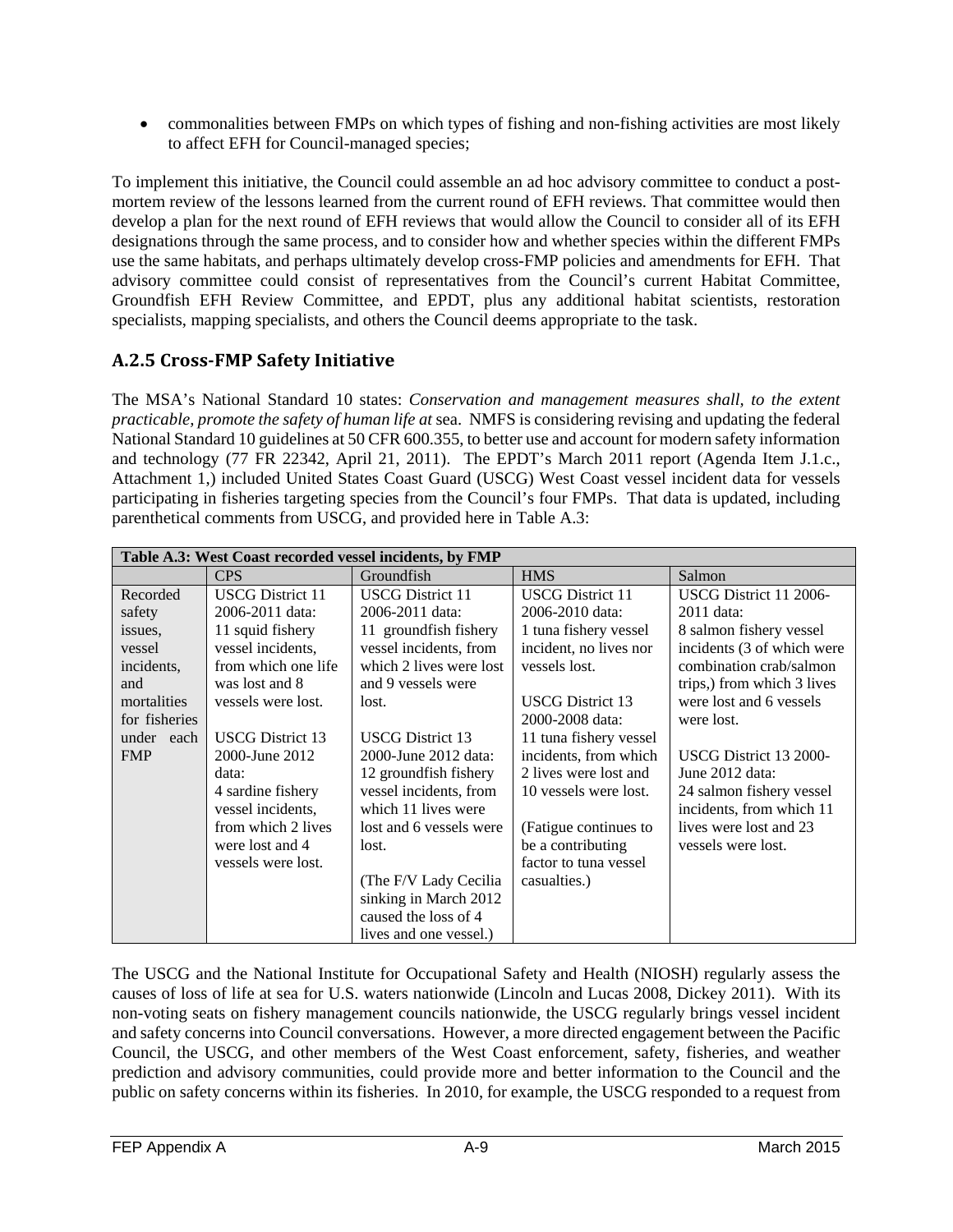the New England Fishery Management Council for an analysis of fishing casualties and fatalities in the Atlantic Scallop fishery (De Cola 2010). That analysis helped that council to see some of the key safety challenges in the New England scallop fishery, and to better consider whether changes to fisheries regulations could help improve the fishery's safety.

An ecosystem-based, cross-FMP safety review would look at the safety implications of not just one fishery, but at all of the injuries and mortalities in West Coast fisheries. Although the Council does not manage the West Coast fishery that is usually considered as highest in mortalities, Dungeness crab (Lincoln and Lucas 2010,) fishermen and vessels from that fishery regularly participate in Council-managed fisheries. By looking across fisheries, the Council and the public will be better able to assess how fisheries regulations interact with each other, and whether those interactions have unsafe results for fishery participants. West Coast fishing vessels commonly engage in multiple fisheries, which means that vessel owners, captains, and crew have to think about the tradeoffs in participating in various fisheries throughout the year. Taking a broad, ecosystem-based approach to a safety review would better account for the challenges fisheries participants face as they plan their work in various West Coast fisheries.

Background work for developing this initiative would require some initial Council coordination with and through the USCG and other members of the Council's Enforcement Consultants. If the USCG and NMFS were to work with NIOSH to develop a safety risk assessment for West Coast fisheries, that assessment could provide the Council with information on where and when fisheries injuries and mortalities are occurring, some of the causes of the mortalities (e.g. vessel flooding, large wave strike, collision, vessel fire, engine failure, crew falls overboard, etc.). The results of that assessment should help the Council to consider whether West Coast fisheries safety could be improved through:

- revisions to fisheries regulations;
- modifications to technological equipment to provide fleets with more and better information on weather and ocean conditions;
- better at-dock compliance with and participation in available safety programs.

To implement this initiative, the Council could assemble an ad hoc advisory committee to develop draft Council actions in support of changes to regulations, or recommendations on changes in technology or on educating fleet participants about available safety resources. That advisory committee could consist of fisheries participants, and enforcement and regulations professionals, and others the Council deems appropriate to the task.

#### <span id="page-9-0"></span>**A.2.6 Human Recruitment to the Fisheries Initiative**

The MSA's National Standard 8 states: *Conservation and management measures shall, consistent with the conservation requirements of this Act (including the prevention of overfishing and rebuilding of overfished stocks), take into account the importance of fishery resources to fishing communities by utilizing economic*  and social data that meets the requirements of paragraph (2) [National Standard 2 requiring the use of best available science]*, in order to (A) provide for the sustained participation of such communities, and (B) to the extent practicable, minimize adverse economic impacts on such communities.*

Since National Standard 8 entered the MSA in 1996, many Council decisions have been necessarily focused on meeting the conservation requirements of the Act, with little room in available harvest levels for considering how best to provide for the sustained participation of fishing communities. West Coast fishing communities themselves range from a series of fishing piers within large urban areas with diverse income opportunities, to small coastal towns with few economic opportunities beyond industries related to natural resource extraction or tourism. These diverse communities have their own governance structures and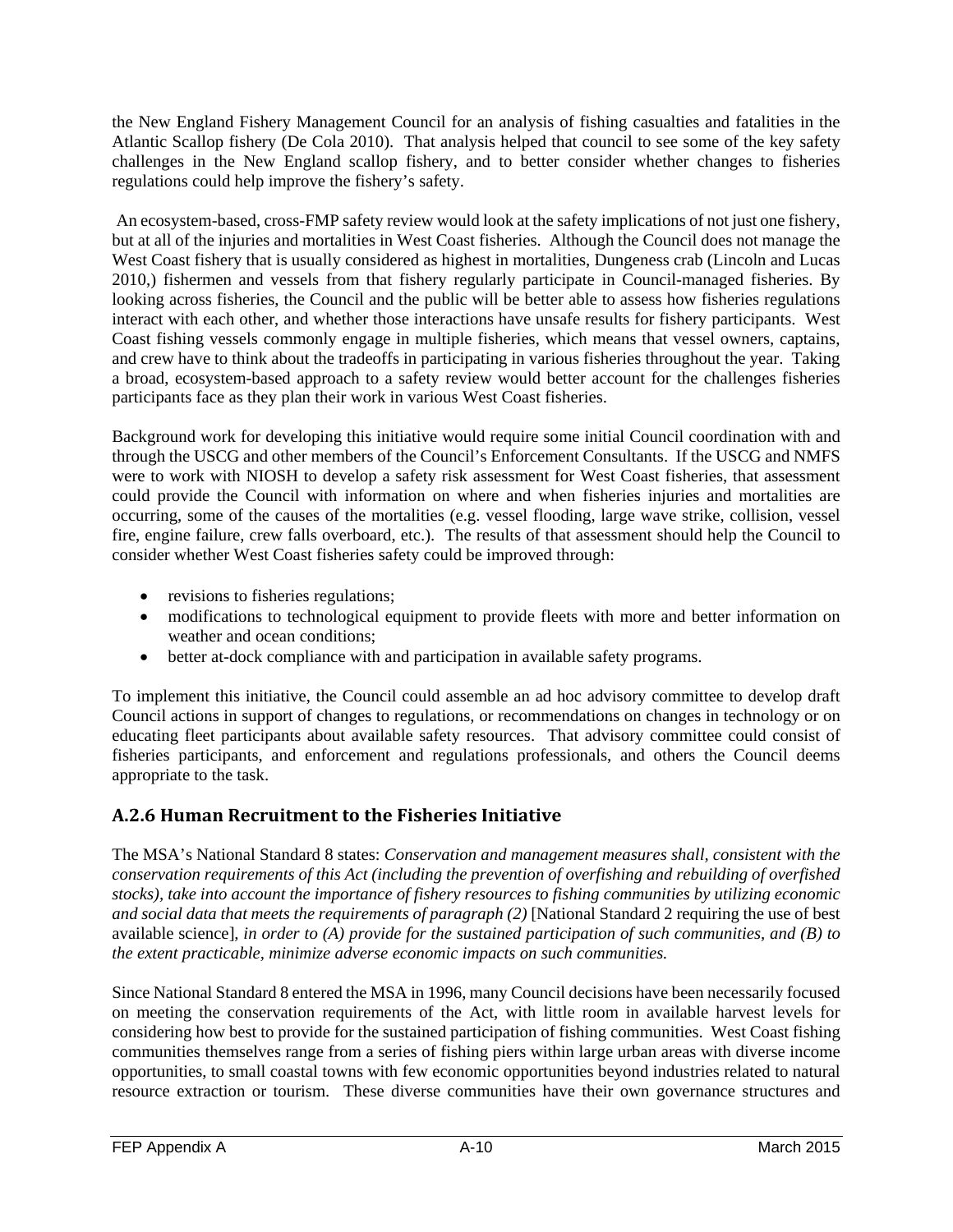planning efforts for their futures that may or may not include considerations for the ongoing presence of the fishing industry within their communities. Under National Standard 4, the MSA also states that *Conservation and management measures shall not discriminate between residents of different States…* For these reasons, the Council's conservation and management measures have, when practicable, focused on minimizing the overall adverse economic impacts of their decisions.

If, however, providing for the sustained participation of fishing communities in fisheries were considered at the coastwide level, the "graying" of West Coast fishing fleets may be a concern for the Council and all of the management entities participating in the Council process. As of October 1, 2012, approximately 94% of the West Coast groundfish trawl quota shares were owned by identifiable individuals, with the remaining 6% owned by corporations or trusts. The average age of groundfish trawl quota share owners, weighted by percentage of shares owned, is 60, and the median age is 59 – meaning that the ages of quota share owners are fairly evenly distributed around a center point of age 59. The average age of the owners of groundfish vessels carrying quota shares, weighted by percentage of vessel owned, is 57, and the median age of those vessel owners is also 57. Initial results from NMFS's Pacific Coast Groundfish Trawl Fishery Social Study also found a strong distribution of both quota and vessel owners in the 51-60 years-of-age decile (Russell et al 2012). Similarly, for permit owners in both Oregon's salmon troll fleet and in its pink shrimp fleet, average age is 58, with a median age of 59. According to U.S. Census data, the median age of Oregonians in 2010 was age 38.

Not all Council- or state-managed fisheries will have data on the ages of fishery participants. However, a cross-FMP look at both the ages of participants and the flexibility of movement between fleets could give the Council better information about the long-term viability of West Coast fleets. The State of Alaska is addressing the aging of its fisheries participants through its legislature (AK CSHCR 18 2012) and with a University of Alaska Fisheries, Seafood and Maritime Initiative to assess current and future maritime workforce needs. There are examples within the U.S. and elsewhere of apprenticeship programs to train new back deck crew and provide ongoing safety and gear training for rising skippers (e.g. DMR 2011, Whitby and District Fishing Industry Training School of the U.K., National Fishing Industry Education Centre of Australia). Educational programs like Clatsop Community College's Maritime Sciences – Vessel Operations program and Seattle's Maritime Academy can train aspiring crew members. There may, however, be longer-term financial and regulatory barriers to entry into and advancement within the fisheries. Council attention to long-term human recruitment to West Coast fisheries could help fishery participants and fishing communities better prepare for the future of the fishery itself.

Background work for developing this initiative would require an analysis of available demographic data on participants in Council-managed fisheries and research into nationwide programs for supporting new fishery entrants. If agency staff were to review available data, literature, and private and government efforts to bring new participants into fisheries, that review could help the Council assess whether the immobility between and entrance into West Coast fisheries is of significant enough concern to merit a new Council effort under National Standard 8. The staff review of human recruitment to the fisheries issues should, at a minimum, address:

- for those fisheries where the age-distribution of participants is known, how that distribution compares to age distribution in coastal counties
- information on costs, where known, of permits and vessels needed to participate in Councilmanaged fisheries
- what programs, private and public, are available nationwide to facilitate the entrance of new and younger participants into fisheries

To implement this initiative, the Council could assemble an ad hoc advisory committee to assess: mobility within and between Council-managed, and state/tribe-managed fisheries, barriers to entry in Council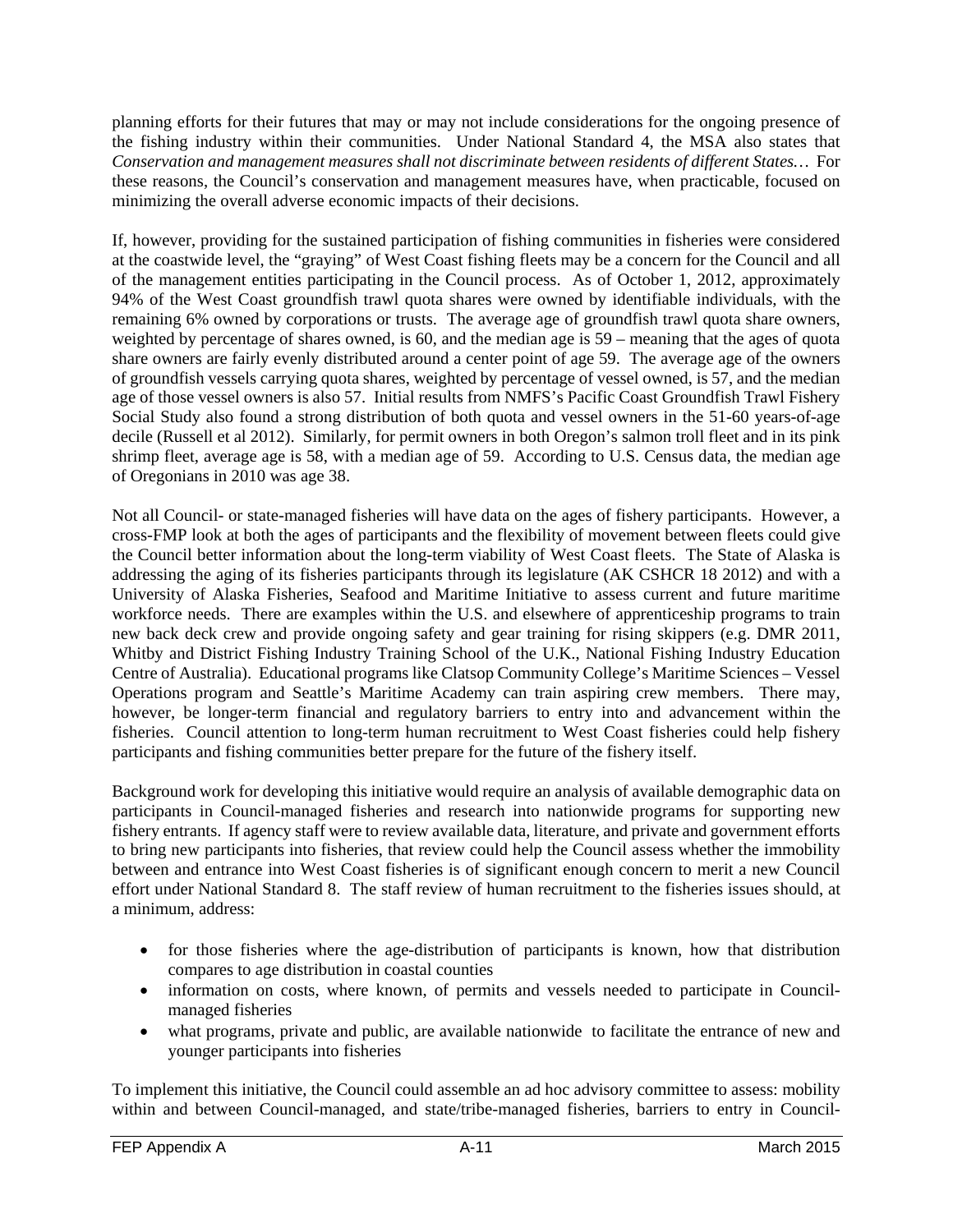managed fisheries, and nationwide efforts to facilitate the upward mobility of skilled crewmen to positions as skippers, vessel owners, and other leadership positions within the fishing fleet. That committee would then report to the Council on potential management programs to improve human recruitment to West Coast fisheries over time, addressing both programs the Council could implement through its FMPs and recommendations the Council could make to government agencies for initiatives outside of the Council's authority (e.g. low interest rate loans for permit purchasers meeting certain qualifications). That advisory committee could consist of fishery participants from each of the Council's four FMPs, representatives from fishing community organizations, social scientists, and federal, state, and tribal management program specialists, and others the Council deems appropriate to the task.

#### <span id="page-11-0"></span>**A.2.7 Cross-FMP Socio-Economic Effects of Fisheries Management Initiative**

Like A.2.6, this initiative is also intended to support the MSA's National Standard 8, particularly where the standard refers to taking into account the importance of fishery resources to fishing communities by using economic and social data that meets National Standard 2. National Standard 2 states that: *Conservation and management measures shall be based upon the best scientific information available.* Analyses conducted in support of Council actions regularly include socio-economic analyses of the anticipated effects of those particular actions. This initiative, however, would look at the information the Council needs to better understand how communities may be affected by management actions across the FMPs.

This initiative would investigate the seasonality of fishing operations, temporal-spatial landings compositions, vessel displacement and mobility, operational tradeoffs when management decisions made under different FMPs affect the same communities. Readily available commercial landings data can be used to rank fishing ports in terms of their annual landings and exvessel revenues, by species management group and gear type. This information can then be used in conjunction with a regional economic inputoutput model under development for the West Coast commercial fisheries to assess the amount of economic activity generated by fish harvesters and processors operating within an inter-connected system of businesses comprising a particular West Coast port. The types of businesses within those systems would differ from port to port, depending on the level of local infrastructure development and maintenance.

Beyond assessing the economic effects of cross-FMP Council management programs, this initiative would also develop a framework for a cross-FMP social impact assessment of those programs. In combination with economic analyses of the dependency of West Coast communities on fishery resources, a social impact assessment can assess social factors such as community rates of poverty and personal disruption to assess the vulnerability of communities to changes in availability of fishery resources (Norman and Holland, in press). Social science literature has been developing measures of community well-being and social capital (Helliwell and Putman, 2004), including efforts to develop social impact assessment methodologies to specifically look at well-being in and the effects of fisheries management programs on fishing communities (Jepson and Jacob 2007, Clay and Olson 2008, Hall-Arber et al. 2009, Sepez et al. 2007, Ross 2013 ). Ultimately, more and better information about the particular socio-economic challenges faced by fishing communities can help the Council to understand the cross-FMP effects their actions have on those communities.

Background work for developing this initiative would first require a literature review on the current state of knowledge about metrics used to assess the socio-economic effects of fisheries management on fishing communities, plus any information or analyses conducted specifically on West Coast communities. The Council would need information on whether social scientists could develop both current and ongoing indices of fishing community vulnerability to changes in availability of fishery resources. The Council would also need to know which fishing communities are most closely tied to which fisheries, and whether those communities undergo cyclical within-year effects from shifts in fishery management programs. Should the Council wish to implement this initiative, it could begin with asking agency staffs to provide it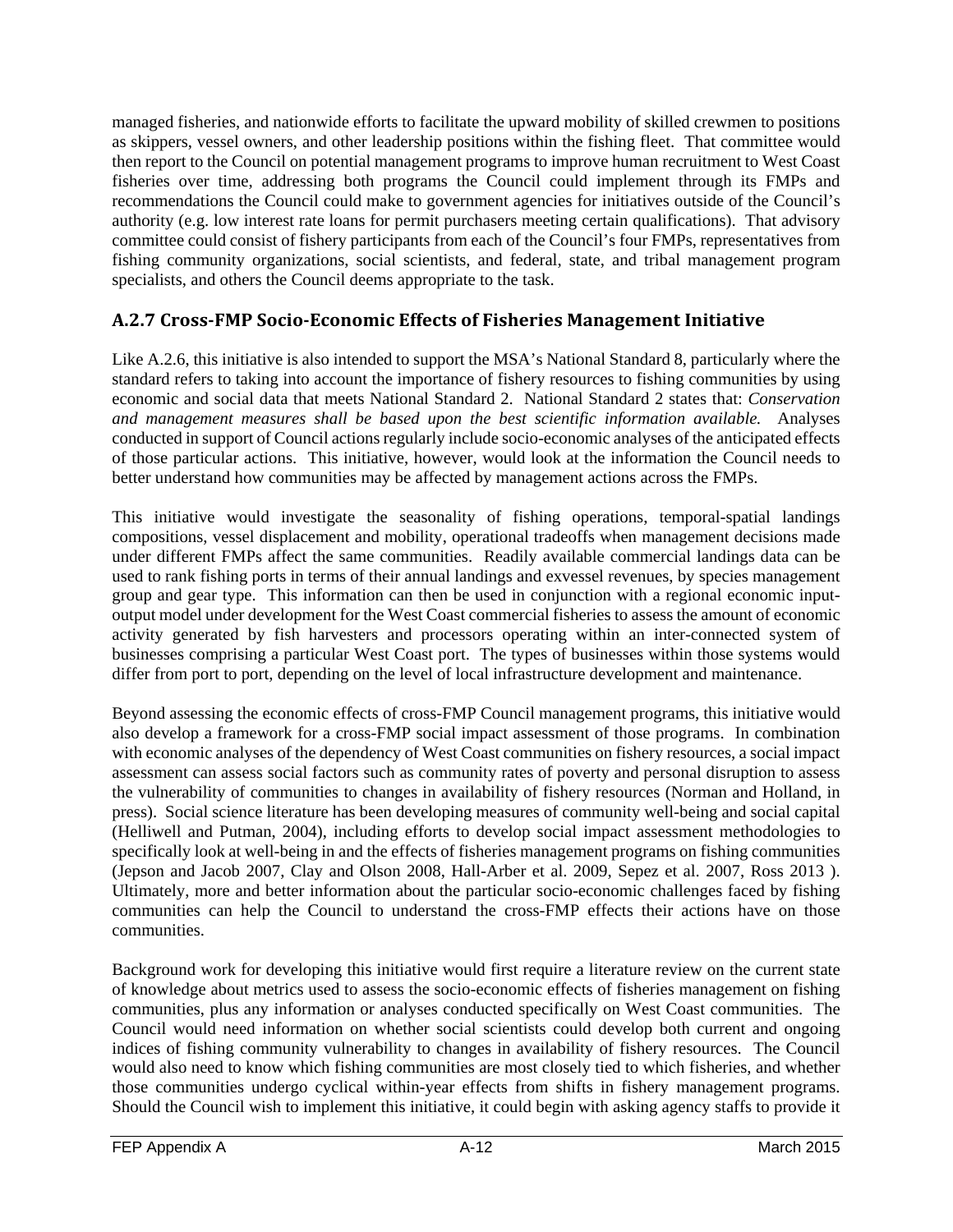with the above-described review of the state of scientific knowledge, including drawing upon information already developed for analyses of FMP actions.

To implement this initiative, the Council could assemble an ad hoc advisory committee to discuss both what is known within the scientific community, and the concerns of fishing communities with regard to the effects of fisheries management actions on fishing communities. That committee would then develop recommendations for forward-looking scientific investigations into the cross-FMP socio-economic effects of Council regulatory programs on West Coast fishing communities. That advisory committee could consist of economists, anthropologists, sociologists, a geographically diverse set of fisheries representatives, fisheries managers, and others the Council deems appropriate to the task.

#### <span id="page-12-0"></span>**A.2.8 Cross-FMP Effects of Climate Shift Initiative**

As discussed in Section 3.1.1 and Chapter 4 of the FEP, the CCE is subject to both interannual and interdecadal climate variability that can have significant effects on seasonal and long-term productivity. Over the longer-term, three prominent properties of the environment are predicted to undergo significant change--temperature, ocean surface water pH (acidity versus alkalinity), and deep-water oxygen. Other physical changes are less predictable but relatively likely, including changes in upwelling intensification (generally expected to lead to greater, but potentially more variable, primary and secondary productivity), changes in both the phenology (timing) of the spring transition, and changes in the frequency and intensity of current modes of climate variability (such as the El Niño/Southern Oscillation and the Pacific Decadal Oscillation). Many Council-managed species are known to have developed life-history strategies that respond to shorter-term climate variability, such as large-scale shifts in the abundance of coastal pelagic species, shifts in the distribution of migratory species (including but not limited to most coastal pelagics, Pacific hake, and most highly migratory species), high interannual variability in recruitment rates of most groundfish, and diversified evolutionary strategies in salmon populations.

Under this initiative, the Council would assess and articulate its questions about the longer-term effects of climate change on its managed species, so as to better direct public and private efforts to provide management-relevant science. Whereas individual fisheries management plans will likely examine the potential impacts of climate change on particular species, the focus of this initiative would be on the combined, long-term effects of such changes on multiple species across all management plans. CCE fisheries support, to varying degrees, the economies and social fabric of at least 125 communities in California, Oregon and Washington. As fish populations and the ecosystems that sustain them are altered in response to climate change, there are potentially profound consequences for the fisheries and the communities that they support.

Vulnerability to climate change depends on three fundamental elements: 1) exposure to the physical effects of climate change; 2) the degree of intrinsic sensitivity of fisheries or dependence of the regional economy on socio-economic returns from fisheries, and 3) the extent to which adaptive capacity enables these potential impacts to be offset. Background work for developing this initiative would initially require a literature review on the current state of knowledge about the anticipated effects of climate change on Council-managed species and West Coast coastal communities. Using previous vulnerability assessments as a foundation, this review could focus on measures of exposure, sensitivity and adaptive capacity that best capture the natural and human systems of interest.

Choosing metrics of exposure to climate change, even at the scale of the CCE, is fraught with constraints and assumptions. Information useful to the Council would include a review of what is specifically known about estimated changes in temperature, ocean surface water pH, and deep-water oxygen within the CCE and the rates or speeds at which those changes may occur, not just global estimates of those changes. This review could also identify any additional environmental factors of importance to specific fisheries in the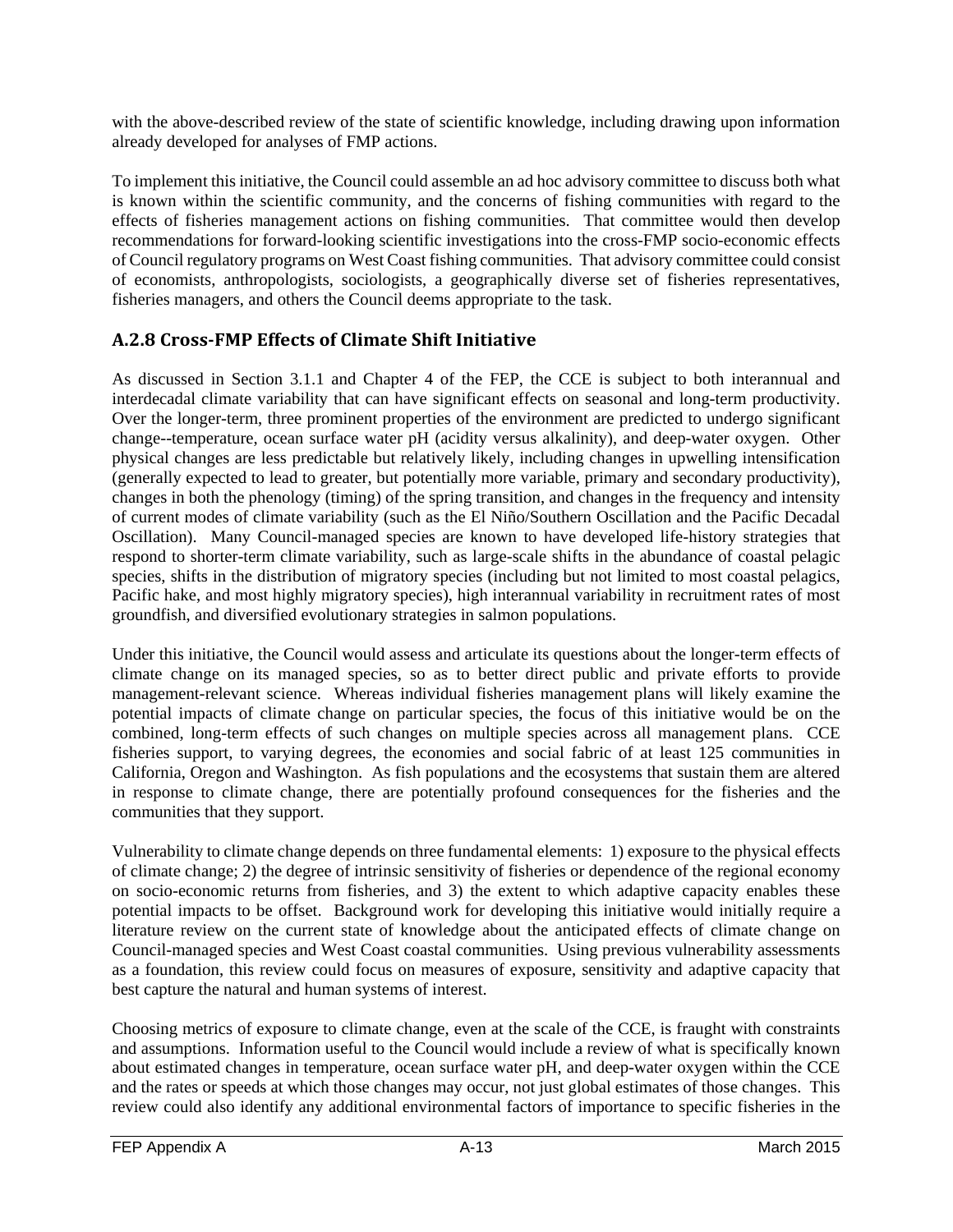CCE that also might experience significant long-term variability. The Council would also need information about the current state of scientific investigations into the estimated effects of climate change on marine species, particularly CCE marine species. This review may also consider the potential for changes in fish species composition as a result of climate changes. For instance, analytical approaches that estimate the vulnerability of each target species to climate change as well as estimates of the probability that new species will expand into a region will be useful. The Council would also need to know how and whether scientists are assessing the effects of climate change on human communities, whether those effects include those from sea level rise, increasing storm intensity, or the loss or change of revenue from natural resource based industries.

The second key set of information useful in this review is sensitivity to the degree of fisheries dependence of communities. NOAA has already conducted an intensive study (Norman et al. 2007) to identify West Coast communities with some dependency on fishery resources. Dependence on commercial, recreational and subsistence fishing is based on information available from the U.S. Census as well as the weight and value of fisheries landings, the number of vessels, and the number of participants in the fisheries. While this study identifies those communities NOAA believes may be accurately characterized as "fishing communities," further work is needed to assess the degrees to which each of those communities have economic dependencies on fishery resources, and the vulnerability of those communities to changes in availability of fishery resources.

Finally, an examination of the adaptive capacity of marine resources and human communities would tie together predicted changes to the environment with anticipated effects on the economies of West Coast fishing communities. Adaptive capacity is dependent on levels of social capital, human capital and governance structures. While there are global analyses of the adaptive capacity that are based on such factors as healthy life expectancy, education, and the size of the economy (Allison et al. 2009 ), a similar, rigorous assessment of adaptive capacity of CCE fishing communities to climate change has not been conducted.

To develop background information for this initiative, the Council could begin with a request that NOAA provide it with the above-described review of the state of scientific knowledge. To implement this initiative, the Council could assemble an ad hoc advisory committee to discuss both what is known within in the scientific community, and the concerns of fishing communities with regard to the longer-term effects of climate change. That committee would then develop recommendations for forward-looking scientific investigations into the effects of climate change on West Coast fish and fisheries. If that committee concludes that EFH, fisheries safety, or other major Council policy areas could be of concern under future climate-change scenarios, the committee would make recommendations to the Council on ways to address those concerns under the different Council policy arenas. That advisory committee could consist of fisheries, climate, and social scientists, a geographically diverse set of fisheries representatives, fisheries managers, and others the Council deems appropriate to the task.

## <span id="page-13-0"></span>**A.2.9 Indicators for Analyses of Council Actions Initiative**

Under NEPA, actions that may have an effect on the environment, such as federal fishery management actions, are required to be analyzed for the significance of the potential direct, indirect, and cumulative impact on the environment. The purpose of this requirement is to inform decisionmakers and the public about the greater potential environmental consequences expected from a proposed action or series of actions, and to ensure that the entities proposing the action evaluate options for mitigating potential negative consequences of the action.

Under federal regulations at §1508.7, cumulative impact is defined as *the impact on the environment which results from the incremental impact of the action when added to other past, present, and reasonably*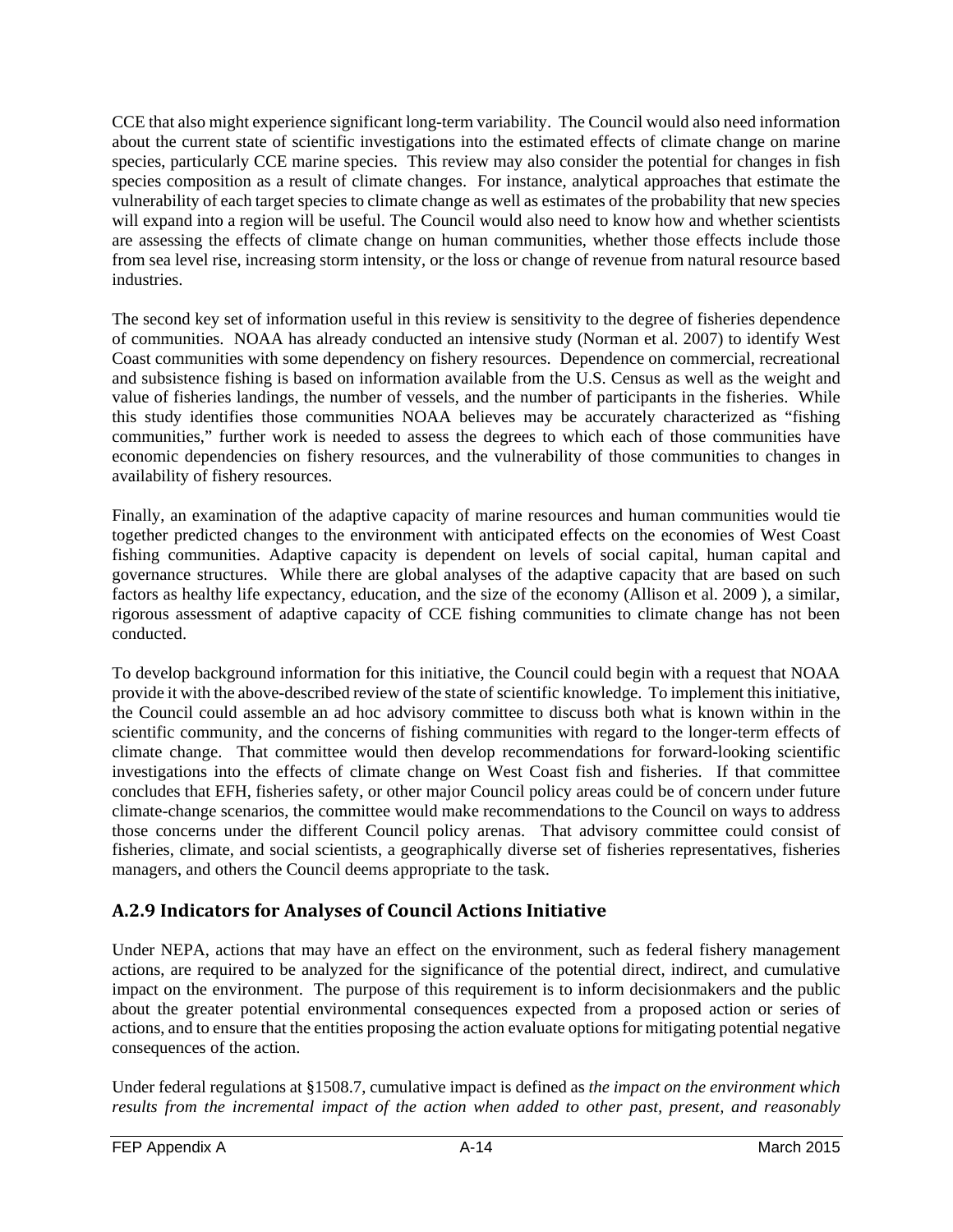*foreseeable future actions regardless of what agency (Federal or non-Federal) or person undertakes such other actions.* Cumulative impacts can result from individually minor but collectively significant actions taking place over a period of time. In Chapter 4, the FEP discusses broad categories of potential effects, whether from human actions or environmental shifts, of changes within the marine environment in areas of Council interest or responsibility: fish abundance within the CCE, the abundance of nonfish organisms within the CCE, changes in biophysical habitat within the CCE, changes in fishing community involvement in fisheries and dependence upon fishery resources, and aspects of climate change expected to affect living marine resource populations within the CCE.

The Council, its participating agencies, staff, and advisory bodies all participate to some degree in developing NEPA analyses for Council actions. One major challenge in analyzing the potential impacts of fishery management actions within the context of the cumulative effects of human activities on the environment is measuring and tracking the potential effects of fishery management actions on the structure and function of the CCE. Under this initiative, the Council and its advisory bodies would look for improvements to its process of assessing the direct, indirect, and cumulative impacts of actions taken by the Council on the CCE's structure and function. Ultimately, this initiative could help the Council to assess whether shifts in management measures are needed to help buffer against uncertainties resulting from the cumulative effects of human activities on the environment, and to support greater long-term stability within the CCE and for its fishing communities.

Concurrent with the development of the FEP, the Council has also been considering the form and content of an annual state of the CCE report. The intent of such a report would not be to discuss all known scientific information on the CCE; rather, it would be to report on specific indicators of the environmental or socioeconomic conditions that affect or are affected by fisheries. As the Council and its advisory bodies refine the indicators included in the Council's annual state of the CCE report, it may wish to consider identifying indicators useful to the Council's decision-making processes. For example, the FMPs have indicators for major management goals, like tracking stock status against the objective of maximum sustainable yield, and thresholds for identifying when a stock should be considered overfished. Could ecosystem status indicators do more than simply illustrating the current and past states of the ecosystem by also identifying points at which management programs should change?

Background work for developing this initiative could include a cross-FMP assessment of commonalities between how NEPA work is conducted under each of the FMPs. In particular, background information is needed on how the different FMPs assess the effects of fishing activities on the CCE as a whole, both on the state of the CCE as it currently exists, and on the anticipated state of the CCE over time. The Council would need to determine whether ongoing refinements to the annual state of the CCE report should be targeted at providing source material for NEPA analyses on the effects of the fisheries on the status of the CCE. In addition to background materials on Council NEPA processes, the Council would likely need input from scientists on the availability scientific information on potential indicators of CCE status, and on the utility of such information to the Council's decision-making process.

To implement this initiative, the Council could assemble an ad hoc advisory committee to discuss recommendations for information products needed to support both short-term and long-term understanding of the cross-FMP effects of fishing activities on the CCE and of the biogeographic shifts in the CCE on fishery resource availability to the fisheries. That committee could also recommend improvements to Council NEPA analyses, with a particular emphasis on assessing indirect and cumulative effects and accounting for the interactions between natural changes to the CCE and the effects of human activities on those changes. That advisory committee could consist of NEPA analysts, scientist contributors to the California Current Integrated Ecosystem Assessment, fisheries managers, and others the Council deems appropriate to the task.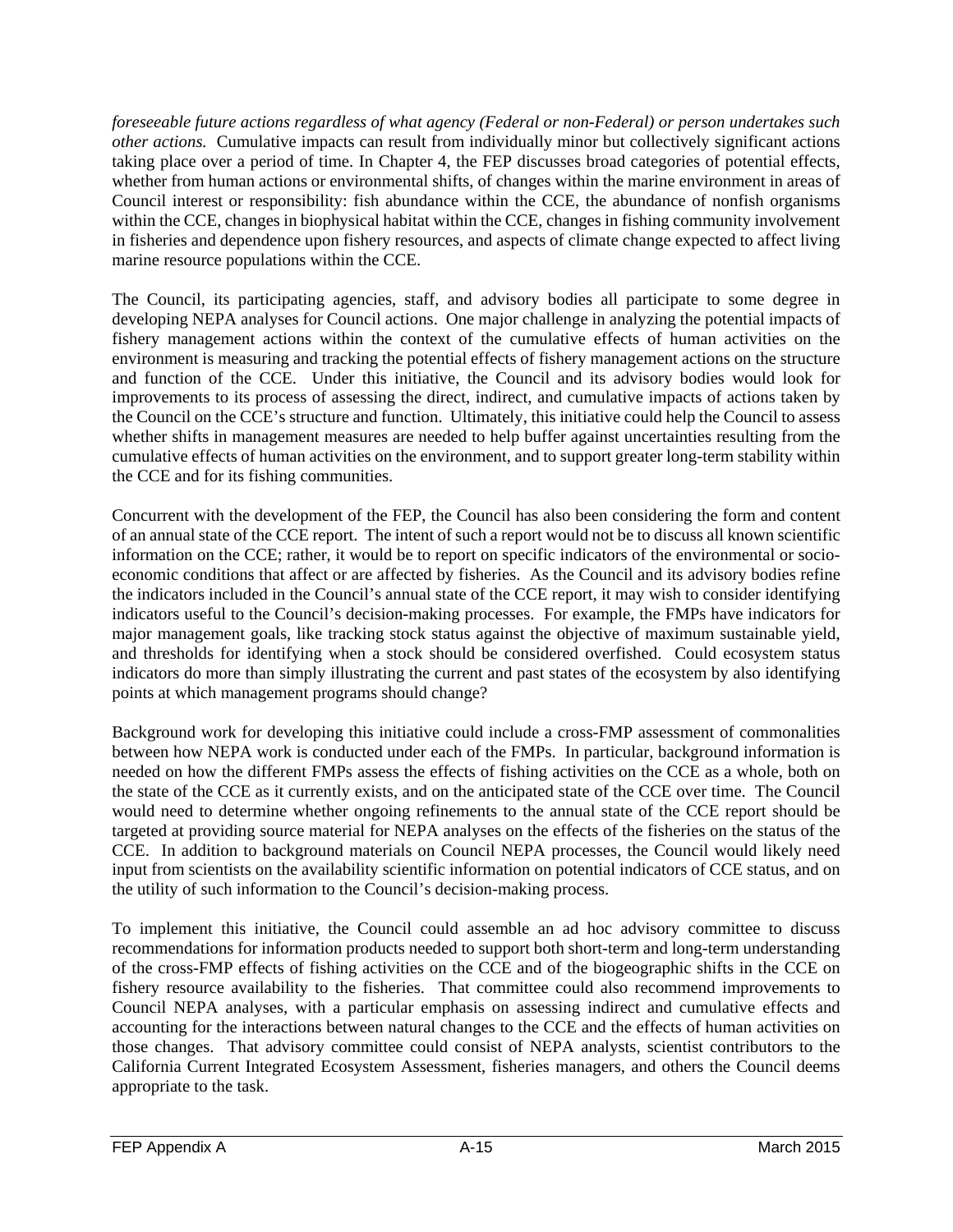#### <span id="page-15-0"></span>**A.2.10 Coordinated Ecosystem Indicator Review Initiative**

The FEP at Section 1.4 discusses a Council process for the NMFS Northwest and Southwest Fisheries Science Centers to provide the Council with an annual State of the California Current Ecosystem report. The March 2015 report on ecosystem status and trends included indicators within the broad categories: Climate and Ocean Drivers (indicators of shifting climate and other oceanographic trends); Focal Components of Ecological Integrity (indicators of shifting abundance of biological components of the ecosystem); and Human Activities and Human Wellbeing (indicators of human interactions with the ocean ecosystem). The Scientific and Statistical Committee's Ecosystem Subcommittee (SSCES) has provided guidance on the quality of the scientific information and analyses that support the State of the California Current Ecosystem report (see SSC report at H.1.b, November 2014, and SSCES report at Agenda Item E.1.b, March 2015). However, the overall usefulness of the annual report to the Council could be refined and improved if the larger Council family were to have a deeper discussion of the report's indicator categories, what indicators should be part of the annual report, and, more importantly, how they interface with FMP fisheries to better support the Council's ecosystem-based management policies. Under this initiative, the Council, its advisory bodies, and the public would together discuss the ecosystem-scale physical, biological, and socio-economic drivers that most strongly influence FMP species and their biological communities, and FMP fisheries and their human communities.

Background work on this initiative could begin with a CCIEA program review of the CCE indicator development process to date. Additionally, a NMFS and Council staff review of available scientific literature on the use of indicators in ecosystem reporting elsewhere in the U.S. and in the rest of the world, possibly including ideas from other public policy areas that use indicators, such as public health, education, economics, etc. For example, NMFS's Alaska Fishery Science Center has been submitting an annual *Alaska Marine Ecosystem Considerations* report to the North Pacific Fishery Management Council since the mid-1990s (e.g., Zador 2014), and the Southeast Fishery Science Center recently developed a new *Ecosystem Status Report* for the Gulf of Mexico Fishery Management Council (Karnauskas et al. 2013).

The Council and its advisory bodies should be briefed on the review of indicator literature and on any CCIEA products that might also be useful to Council decisions at the FMP level. These briefings should be followed by science-policy dialogues between the appropriate CCIEA scientists and Council advisory bodies. The advisory bodies would identify their major policy concerns and then discuss those concerns with the scientists to learn whether there are adequate data and analyses to provide those indicators for the CCE. Ultimately, these discussions should make the ecosystem reporting as connected as possible to the Council's major policy concerns, and should provide policy-making input to CCIEA scientists looking to understand the Council's longer-term needs for ecosystem assessments.

To develop materials for this initiative and to bring the many advisory body ideas together into comprehensive documents for review by the Council and public, the Council may need either: an ad hoc committee of policy and management advisors to work with the SSCES across science and policy issues, or a stand-alone ad hoc advisory committee consisting both policy/management and science advisors. Either version of the ad hoc committees could consist of Federal, state, and tribal staff with experience in preparing analyses for Council review and consideration. Under this initiative, the Ecosystem Advisory Subpanel would retain the traditional Subpanel role of providing the Council with expert review and advice from a range of public interests and perspectives.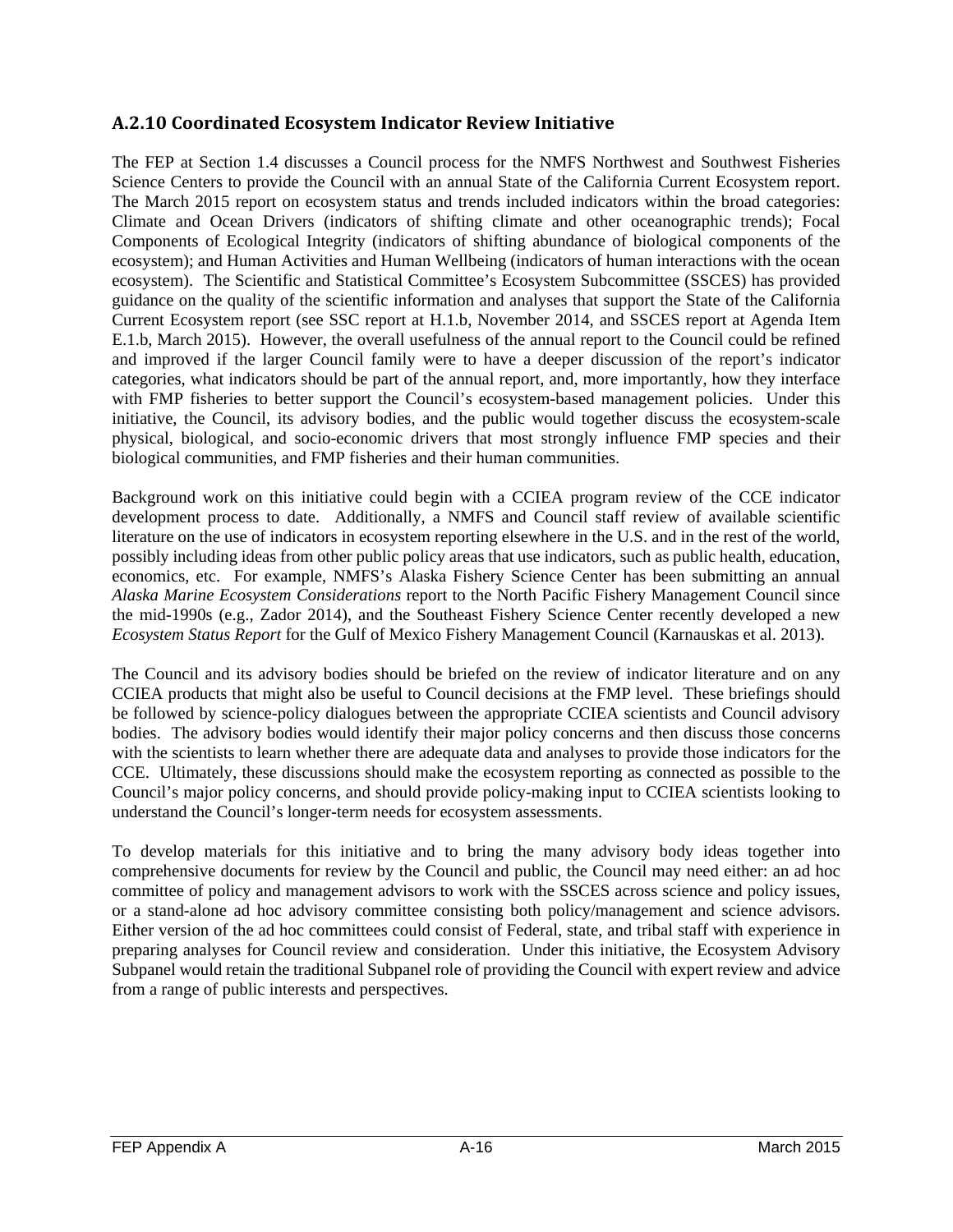#### <span id="page-16-0"></span>**A.3 Sources for Appendix A**

- Alaska CSHCR. 2012. Relating to an examination of fisheries-related programs to facilitate the entry of young Alaskans into commercial fisheries careers and to collaborate with the University of Alaska fisheries, seafood, and maritime initiative.
- Berkeley S.A., M. A. Hixon, R. J. Larson, and M. S. Love. 2004b. Fisheries sustainability via protection of age structure and spatial distribution of fish populations. Fisheries (Bethesda) 29(8): 23–32.
- Berkeley, S.A. 2006. Pacific rockfish management: are we circling the wagons around the wrong paradigm? Bull. Mar. Sci., 78(3): 655–668.
- Clay, P.M. and J. Olson. 2008. Defining "Fishing Communities": Vulnerability and the Magnuson-Stevens Fishery Conservation and Management Act. Human Ecology Review 15: 143-160.
- Cope J.M., A.E. Punt. 2009. Length-Based Reference Points for Data-Limited Situations: Applications and Restrictions. Marine and Coastal Fisheries: Dynamics, Management, and Ecosystem Science. 1:169–186.
- DeCola, P. 2010. First Coast Guard District Report to the New England Fishery Management Council, September 28, 2010:

http://www.nefmc.org/press/council\_discussion\_docs/Sept%202010/100928\_USCG%20Council %20Brief.pdf

- Department of Maine Resources. 2011. Maine Lobster Apprenticeship Program. Program Brochure online: http://www.maine.gov/dmr/rm/lobster/apprenticebrochure.pdf
- Dickey, D.H. 2011. Analysis of Fishing Vessel Casualties: A Review of Lost Fishing Vessel and Crew Fatalities, 1992-2010. United States Coast Guard Compliance Analysis Division: http://www.fishsafe.info/FVStudy\_92\_10.pdf
- Froese, R. 2004. Keep it simple: three indicators to deal with overfishing. Fish and Fisheries 5:86–91.
- Hall-Arber, M., C. Pomeroy, and F. Conway. 2009. Figuring out the human dimensions of fisheries: illuminating models. Marine and Coastal Fisheries: Dynamics, Management, and Ecosystem Science 1: 300-314.
- Jepson, M. and S. Jacob. 2007. Social indicators and measurements of vulnerability for Gulf Coast fishing communities. NAPA Bulletin 28: 57-68.
- Karnauskas, M., M. Schirripa, C. Kelble, G. Cook, and J. Craig. 2013. Ecosystem Status Report for the Gulf of Mexico. NOAA Technical Memorandum NMFS-SEFSC-653. 52 pages.
- Leaman, B. M., and R. J. Beamish. 1984. Ecological and management implications of longevity in some northeast Pacific groundfishes. International North Pacific Fisheries Commission Bulletin 42:85- 97.
- Leaman, B. M. 1991. Reproductive styles and life history variables relative to exploitation and management of Sebastes stocks. Environmental Biology of Fishes 30:253–271.
- Lincoln, J. and D. Lucas. 2010. Commercial Fishing Deaths -- United States, 2000-2009. Morbidity and Mortality Weekly, Report 59(27): 842-845.
- Lincoln, J. and D. Lucas. 2008. Commercial Fishing Fatalities -- California, Oregon, and Washington, 2000-2006. Morbidity and Mortality Weekly, Report 57(16): 425-452.
- Link, J. S. 2005. Translating ecosystem indicators into decision criteria. ICES Journal of Marine Science 62:569–576.
- Myers, R. A., and G. Mertz. 1998. The limits of exploitation: a precautionary approach. Ecological Applications 8:S165–S169.
- National Fishing Industry Education Centre: http://northcoast.tafensw.edu.au/natfish/Pages/Natfish%20home.aspx
- National Marine Fisheries Service. 2011. U.S. National Bycatch Report [W.A. Karp, L.L. Desfosse, S.G. Brokko, Eds]. U.S. Dep. Commer., NOAA Tech. Memo. NMFS-F/SPO-117E, 508 p.: http://www.nmfs.noaa.gov/by\_catch/bycatch\_nationalreport.htm.